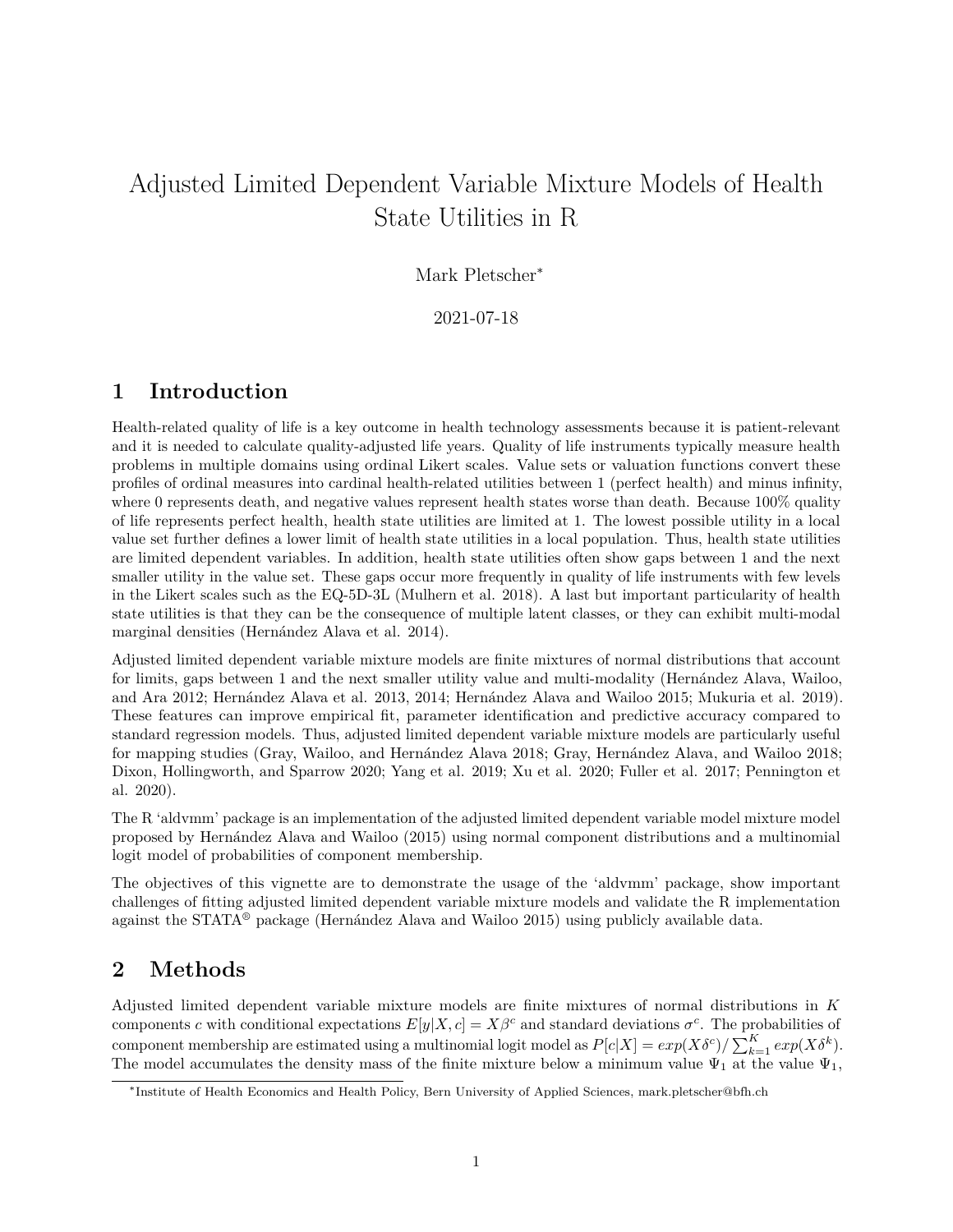and the density mass above a maximum value  $\Psi_2$  at 1. If the maximum value  $\Psi_2$  is smaller than 1, the model emulates a value set with a gap between 1 and the next smaller value.

$$
y_i|c = \begin{cases} 1 & \text{if } y_i|c > \Psi_2 \\ \Psi_1 & \text{if } y_i|c \le \Psi_1 \\ y_i|c & \text{if } \Psi_1 < y_i|c \le \Psi_2 \end{cases}
$$
 (1)

In this vignette, we estimate the same models of post-operative EQ-5D-3L utilities as Hernández Alava and Wailoo (2015) and include post-operative Oxford Hip Scores (divided by 10) as the only explanatory variable *x*.

Model 1: 
$$
E[y|c, X] = \beta_0^c + \beta_1^c x
$$

$$
P[c|X] = \text{mlogit}(\delta_0^c)
$$
  
Model 2: 
$$
E[y|c, X] = \beta_0^c + \beta_1^c x
$$

$$
P[c|X] = \text{mlogit}(\delta_0^c + \delta_1^c x)
$$
 (2)

The aldvmm() function fits an adjusted limited dependent variable mixture model using the likelihood function from Hernández Alava and Wailoo (2015). The function calls optimr::optimr to minimize the negative log-likelihood using numerical gradients from numDeriv::grad(). The aldvmm() function accepts all optimization methods available in optimr::optimr() except for "nlm," which requires a different implementation of the likelihood function.

The model formula in aldvmm() is an object of class "formula" with two parts on the right-hand side of ∼. The first part on the left of the | delimiter represents the model of expected values of *K* normal distributions. The second part on the right of the | delimiter represents the model of probabilities of component membership from a multinomial logit model.

The 'aldvmm' package provides four options for the generation of starting values of the optimization algorithm.

- 1. "zero": A vector of zeroes (default).
- 2. "random": A vector of standard normal random values.
- 3. "constant": Parameter estimates of a constant-only model as starting values for intercepts and standard deviations, and zeroes for all other parameters.<sup>[1](#page-1-0)</sup>
- 4. "sann": Parameter estimates of a simulated annealing algorithm.

The 'aldvmm' package obtains fitted values using the expected value function from Hernández Alava and Wailoo (2015). Covariance matrices and standard errors of parameters are obtained from a numerical approximation of the hessian matrix using numDeriv::hessian(). Standard errors of fitted values in the estimation data  $SE^{fit}_i$  and standard errors of predicted values in new data  $SE^{pred}_i$  are calculated using the delta method (Dowd, Greene, and Norton 2014; Whitmore 1986). *G<sup>i</sup>* denotes the gradient of a fitted value with respect to changes in parameter estimates, Σ denotes the covariance matrix of parameters, and *MSE* denotes the mean squared error of fitted versus observed values in the estimation data.

$$
SE_i^{fit} = \sqrt{G_i' \Sigma G_i} \tag{3}
$$

$$
SE_i^{pred} = \sqrt{MSE + G_i' \Sigma G_i}
$$
\n<sup>(4)</sup>

The aldvmm() function returns an object of S3 class "aldvmm" for which methods for generic functions summary() and predict() are available.

<span id="page-1-0"></span><sup>&</sup>lt;sup>1</sup>The auxiliary models for obtaining starting values are fitted using zero starting values.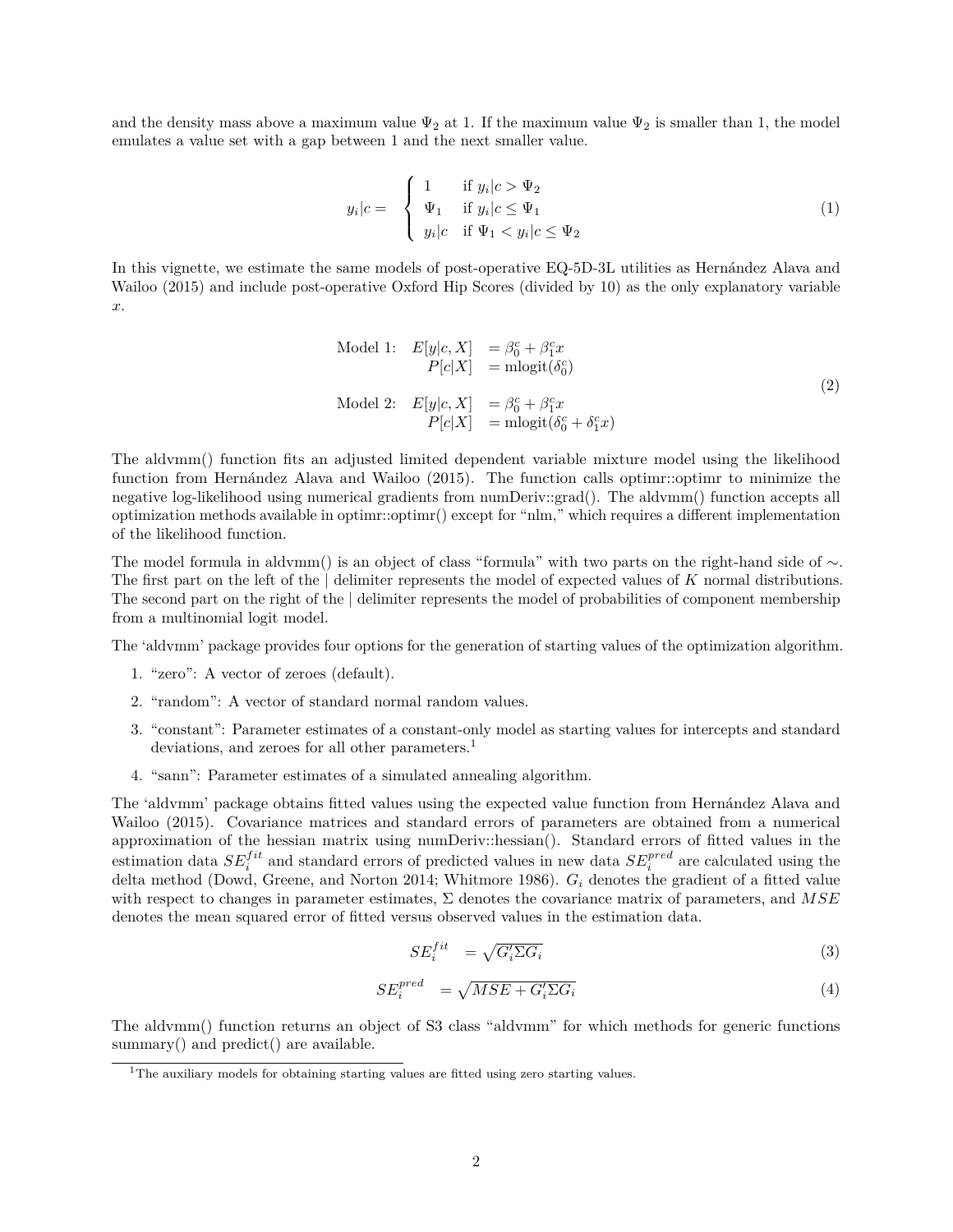### **3 Installation**

The 'aldvmm' package can be installed from cran.

```
install.packages("aldvmm")
```
## **4 Data**

We analyze the same publicly available [EQ-5D-3L utility data](https://digital.nhs.uk/data-and-information/publications/statistical/patient-reported-outcome-measures-proms/finalised-patient-reported-outcome-measures-proms-in-england-april-2011-to-march-2012) from English patients after hip replacement in 2011 and 2012 (NHS Digital 2013) as Hernández Alava and Wailoo (2015) in their description of the STATA<sup>®</sup> ALDVMM package.

```
temp <- tempfile()
url <- paste0("https://files.digital.nhs.uk/publicationimport/pub11xxx/",
              "pub11359/final-proms-eng-apr11-mar12-data-pack-csv.zip")
download.file(url, temp)
rm(url)
df <- read.table(unz(description = temp,
                     filename = "Hip Replacement 1112.csv"),
                 sep = ","header = TRUE)
unlink(temp)
rm(temp)
df \leq df [, c("AGEBAND", "SEX", "Q2 EQ5D INDEX", "HR Q2 SCORE")]df <- df [df$AGEBAND != "*" & df$SEX != "*", ]
df$eq5d <- df$Q2_EQ5D_INDEX
df$hr <- df$HR_Q2_SCORE/10
df <- df[stats::complete.cases(df), ]
set.seed(101010101)
df \leftarrow df [sample(1:nrow(df), size = nrow(df)*0.3), ]
```
The data includes 35'166 observations with complete information on patients' post-operative utilities, Oxford Hip Scores, age and sex. Like Hernández Alava and Wailoo (2015), we draw a 30% sub-sample of 10'549 observations from the population of complete observations of these variables. Although we follow a similar approach in data preparation preparation as Hernández Alava and Wailoo (2015), our random sample is not identical to the data used in their study. Post-operative EQ-5D-3L utilities from English value sets (Dolan 1997) show a bimodal distribution, limits at -0.594 and 1 and a gap between 1 and 0.883 (figure [1\)](#page-3-0).

## **5 Results**

### **5.1 Model 1**

### **5.1.1 BFGS optimization method with zero-only starting values**

We first fit model 1 with the "BFGS" optimization method and "zero" initial values. The values 0.883 and -0.594 in the argument 'psi' represent the maximum and minimum values smaller than 1 in the English value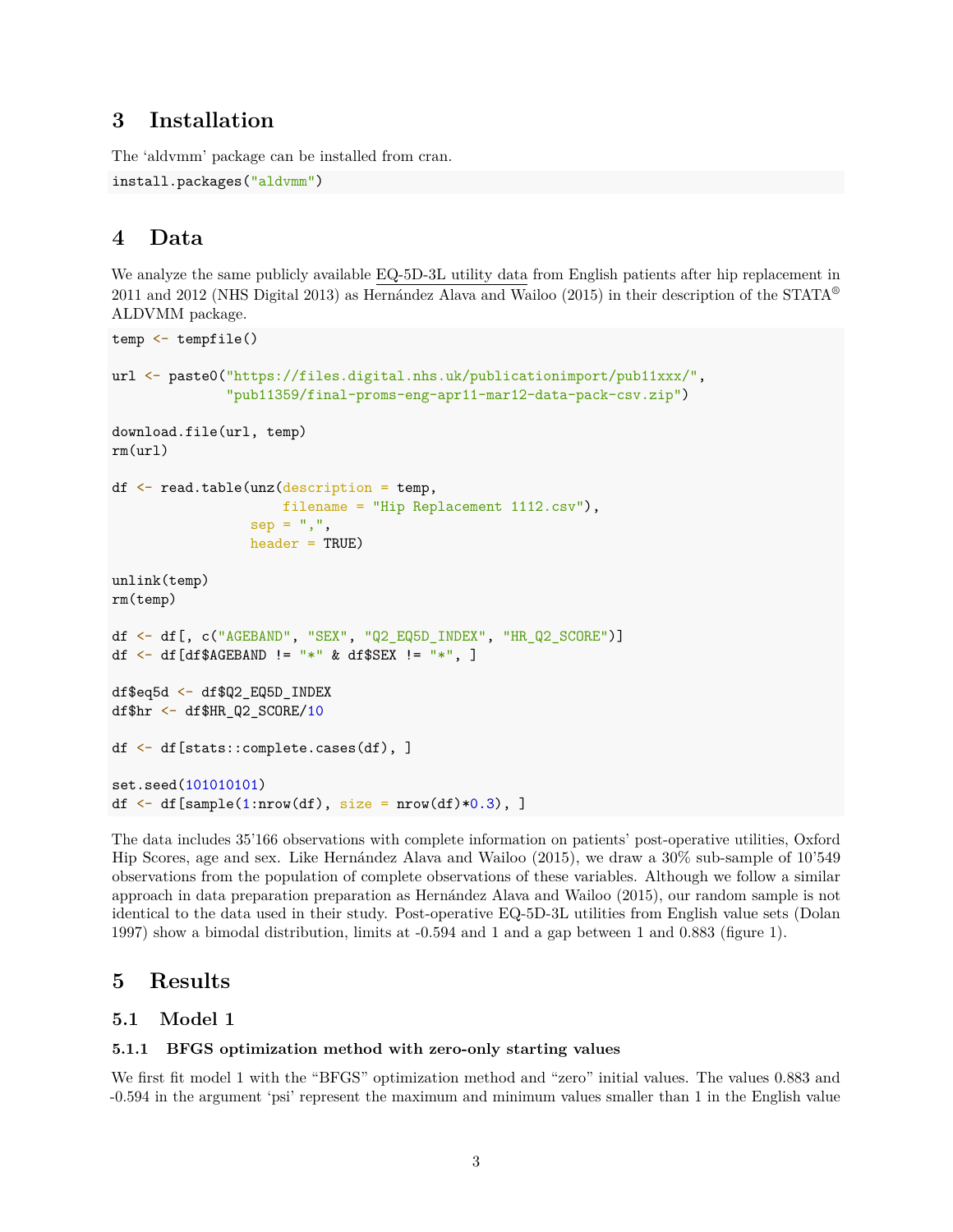

<span id="page-3-0"></span>Figure 1: Frequency distribtution of observed EQ-5D-3L utilities

set (Dolan 1997). As the data showed a bi-modal distribution (figure [1\)](#page-3-0), we estimate a mixture of 2 normal distributions ('ncmp' = 2). aldvmm() returns an object of class "aldvmm."

```
library("aldvmm")
fit \leq aldvmm::aldvmm(eq5d \sim hr | 1,
                       data = df,psi = c(0.883, -0.594),
                       ncmp = 2,
                       init.method = "zero",
                       optim.method = "BFGS")
summary(fit)
pred <- predict(fit,
                newdata = df,
                 se.fit = TRUE,type = "fit")
```
We obtain a summary table of regression results using the generic function summary(). The model converges at a log-likelihood of 706.32 and an Akaike information criterion value of -1'398.65 (table [1\)](#page-4-0).

The coefficients of the intercept and covariates for the expected values  $E[y|c, X]$  of the normal distributions can be interpreted as marginal effects on component means. 'lnsigma' denotes the natural logarithm of the estimated standard deviation  $\sigma^c$ . The coefficients of covariates in the multinomial logit model of probabilities of component membership are log-transformed relative probabilities. Our model only includes two components, and the multinomial logit model collapses to a binomial logit model. The intercept of 0.728 means that the average probability of an observation in the data to belong to component 1 is exp(0*.*728) or 2.0709346 times the probability to belong to component 2.

We obtain expected values of observations in the estimation data using the generic function predict(). Standard errors of fitted (estimation data) or predicted (new data) values are calculated using the delta method. Expected values exhibit a smoother distribution than observed values and do not show a gap between 1 and 0.883, because they are weighted averages of component distributions and 1.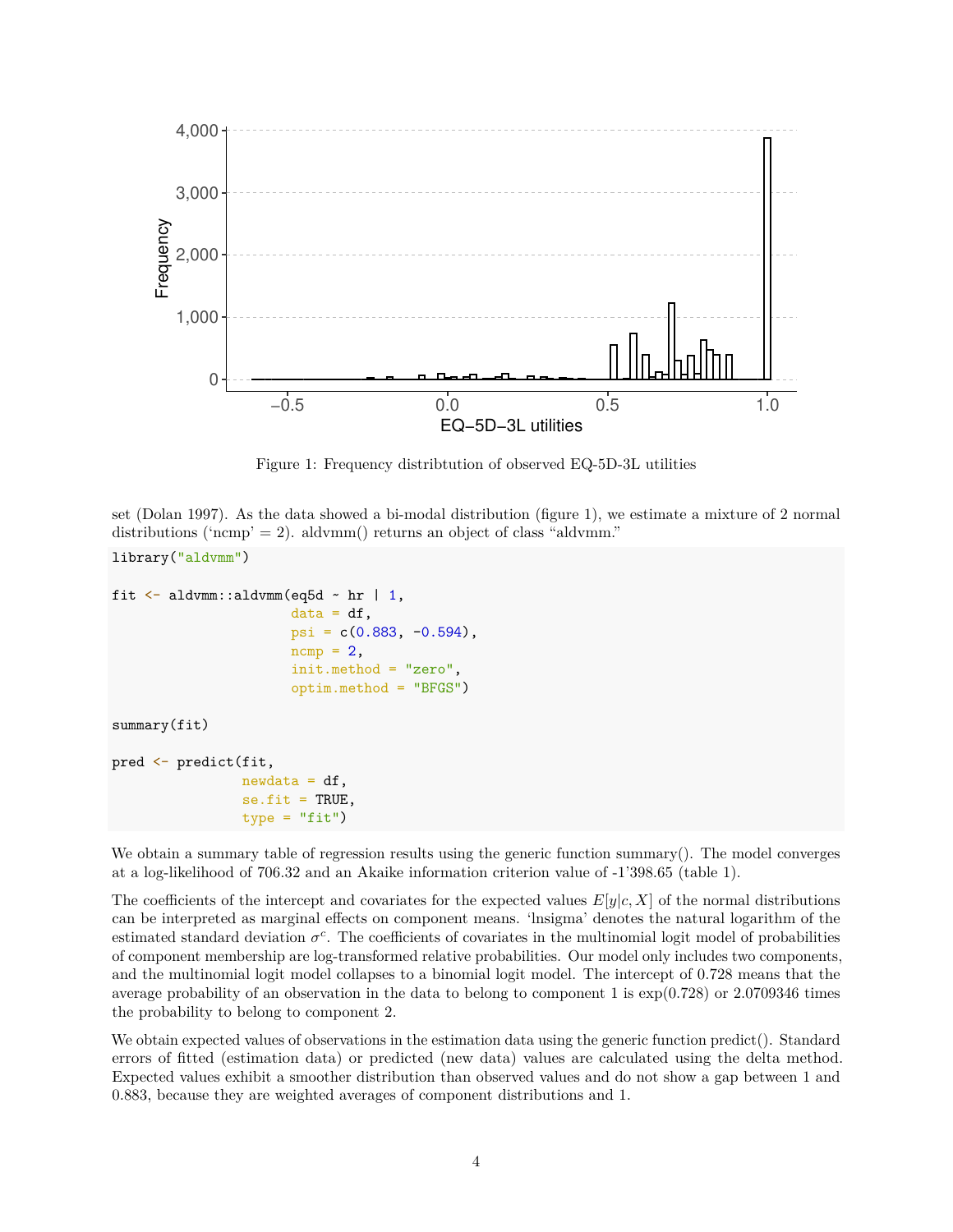|             |               | Estimate         | Std. Err.        | Z          | P >  z | $[95\%$ Conf. | Interval |
|-------------|---------------|------------------|------------------|------------|--------|---------------|----------|
| E[y X, c]   |               |                  |                  |            |        |               |          |
| Comp1       | (Intercept)   | 0.236            | 0.007            | 34.179     | 0.000  | 0.222         | 0.249    |
|             | hr            | 0.146            | 0.002            | 76.362     | 0.000  | 0.142         | 0.150    |
|             | lnsigma       | $-2.462$         | 0.018            | $-138.131$ | 0.000  | $-2.497$      | $-2.427$ |
| Comp2       | (Intercept)   | $-0.431$         | 0.022            | $-19.231$  | 0.000  | $-0.475$      | $-0.387$ |
|             | hr            | 0.313            | 0.007            | 47.942     | 0.000  | 0.301         | 0.326    |
|             | lnsigma       | $-1.248$         | 0.022            | -57.989    | 0.000  | $-1.290$      | $-1.206$ |
| P[c X]      |               |                  |                  |            |        |               |          |
| Comp1       | Intercept)    | 0.728            | 0.061            | 12.006     | 0.000  | 0.609         | 0.847    |
| $N = 10549$ | $ll = 706.32$ | $AIC = -1398.65$ | $BIC = -1347.80$ |            |        |               |          |
|             |               |                  |                  |            |        |               |          |

<span id="page-4-0"></span>Table 1: Regression results from model1 with "BFGS" optimization method and "zero" starting values



Figure 2: Expected values from base case model

Expected values of observations in the estimation data can also be used to calculate average incremental effects or average treatment effects on the treated. Average treatment effects on the treated compare predictions for treated individuals to predictions for the same individuals without the effect of the treatment indicator. Standard errors of average treatment effects on the treated can be calculated using the delta meethod (see example code in the appendix).

#### **5.1.2 Comparison of optimization methods**

Hernández Alava and Wailoo (2015) suggested that the likelihood function of the adjusted limited dependent variable mixture model with the English EQ-5D-3L data might have multiple local optima, and that the estimation is sensitive to initial values. We thus fit model 1 with all optimization algorithms and methods for generating initial values available in aldvmm() to assess the sensitivity of the model to optimization settings and to find the maximum likelihood estimates.

```
init.method <- c("zero", "random", "constant", "sann")
optim.method <- c("Nelder-Mead", "BFGS", "CG", "L-BFGS-B", "nlminb", "Rcgmin",
                  "Rvmmin","hjn")
```
fit $1$ \_all  $\leftarrow$  list()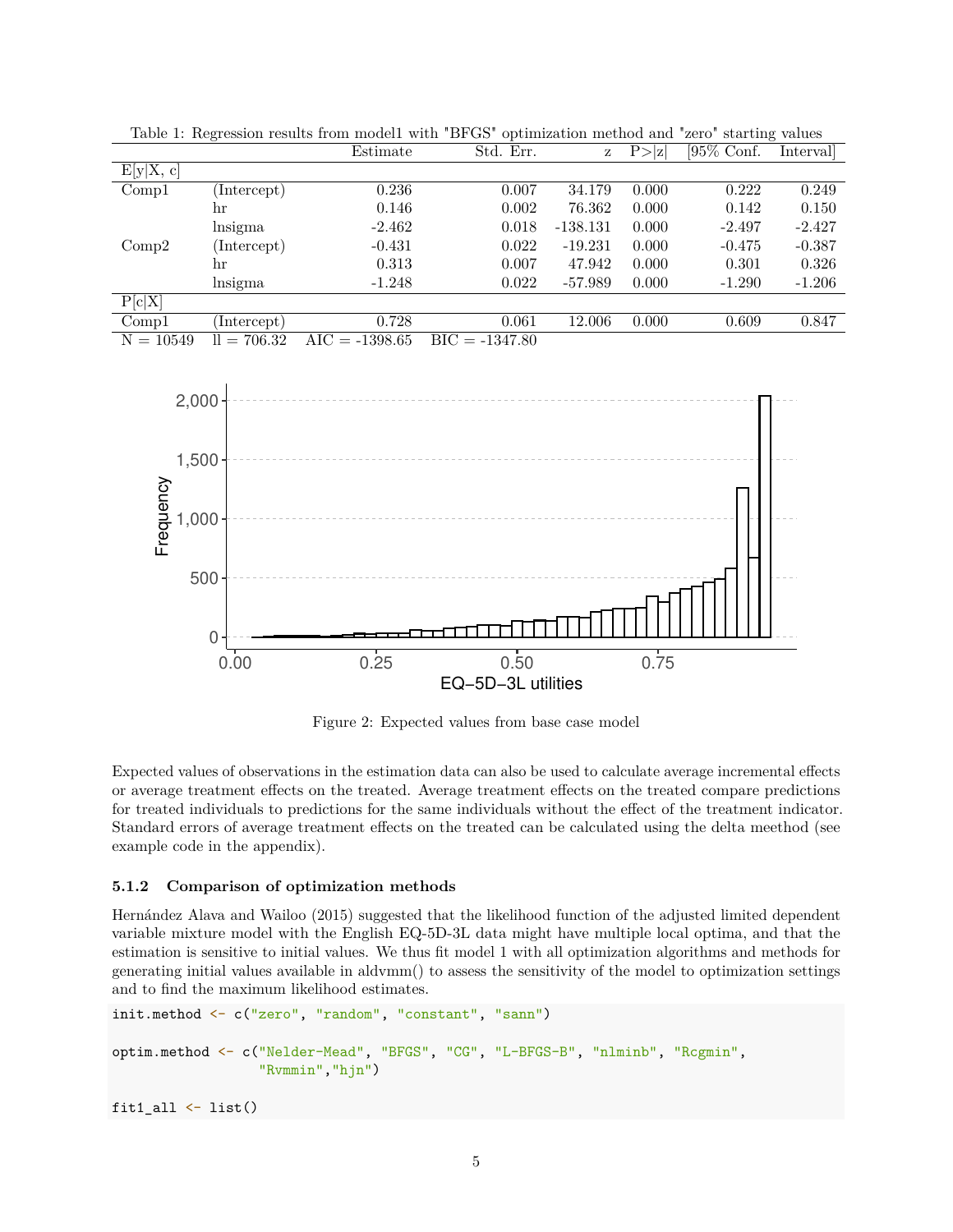```
for (i in init.method) {
 for (j in optim.method) {
   set.seed(101010101) # Seed for random starting values
   fit1 all[[i]][[i]] \leq aldvmm::aldvmm(eq5d \sim hr | 1,
                                      data = df,
                                      psi = c(0.883, -0.594),
                                      ncmp = 2,
                                      init.method = i,
                                      optim.method = j)}
}
```
The maximum likelihood varies considerably across optimization methods and initial values which confirms the sensitivity of the model to changes in these settings (table [2\)](#page-5-0). The most frequent log-likelihood is 706.32, but the Hooke and Jeeves Pattern Search Optimization ("hjn") with "zero" initial values converges at a log-likelihood 33'057.43.

The optimization methods "Nelder-Mead," "CG," "L-BFGS-B," and "Rvmmin" are particularly sensitive to starting values. The method "BFGS" coverges at a log-likelihood of 706.32 with three of four sets of initial values, and the method "hjn" with two of four sets of initial values. The methods "nlminb" and "Rcgmin" converge at a log-likelihood of 706.32 regardless of initial values.

<span id="page-5-0"></span>Table 2: Log-likelihood by optimization method

|          | Nelder-Mead | BFGS -  |         | $CG$ L-BFGS-B nlminb Regmin |        |        | Rymmin           | hjn        |
|----------|-------------|---------|---------|-----------------------------|--------|--------|------------------|------------|
| zero     | $-259.21$   | 706.32  | 223.96  | -4513.33                    | 706.32 | 706.32 | -8393.14         | - 33057.43 |
| random.  | -434.21     | -623.98 | 65.03   | -2830.18                    | 706.32 |        | 706.32 -11074.58 | -627.78    |
| constant | 354.36      | 706.32  | -601.52 | -634.81                     | 706.32 |        | 706.32 -10867.67 | 706.32     |
| sann     | 706.19      | 706.32  | 576.51  | 706.32                      | 706.32 | 706.32 | 706.32           | 706.32     |

The computation times of optimization routines vary considerably across methods (table [3\)](#page-5-1). The optimization methods "Nelder-Mead," "BFGS," "L-BFGS-B" and "Rvmmin" are the fastest methods, but this speed comes at the cost of a higher risk of convergence at local optima. Naturally, the generation of initial values using simulated annealing ("sann") is the slowest method for generating initial values which results in long overall computation times of aldvmm(). The Hooke and Jeeves Pattern Search Optimization ("hjn") with "zero" starting values that converges at the largest log-likelihood is the slowest approach with a computation time of 15.16 minutes.

|          |             |                |         | Lable 9. Estimation time uniterated by optimization inclined |      |      |        |          |
|----------|-------------|----------------|---------|--------------------------------------------------------------|------|------|--------|----------|
|          | Nelder-Mead | BFGS           |         | $CG$ L-BFGS-B nlminb Regmin                                  |      |      | Rymmin | hin      |
| zero     | 0.14        | $0.30^{\circ}$ | $-1.01$ | 0.10                                                         | 0.54 | 4.20 | 0.05   | 15.16    |
| random.  | 0.13        | 0.39           | -1.07   | 0.20                                                         | 0.54 | 4.16 | 0.05   | 0.41     |
| constant | 0.20        | 0.48           | -1.35   | 0.31                                                         | 0.83 | 2.96 | 0.05   | $1.00\,$ |
| sann     | 2.13        | 2.06           | 3.00    | 3.07                                                         | 2.33 | 5.38 | 2.04   | 4.06     |

<span id="page-5-1"></span>Table 3: Estimation time [minutes] by optimization method

Parameter estimates differ considerably across the three optimization algorithms (table [4\)](#page-6-0). The solution of the "hjn" method is rather extreme with no effect of the Oxford Hip Score and a standard deviation of almost 0 in component 1 and a very low probability of membership of component 1.

To get a better understanding of the differences between the results of the "Nelder-Mead," "nlminb" and "hjn" algorithms we plot the densities of each component weighted by the probability of component membership.

nsim  $\leq$  100 hr <- 3.825244 *# Population average Oxford Hip Score*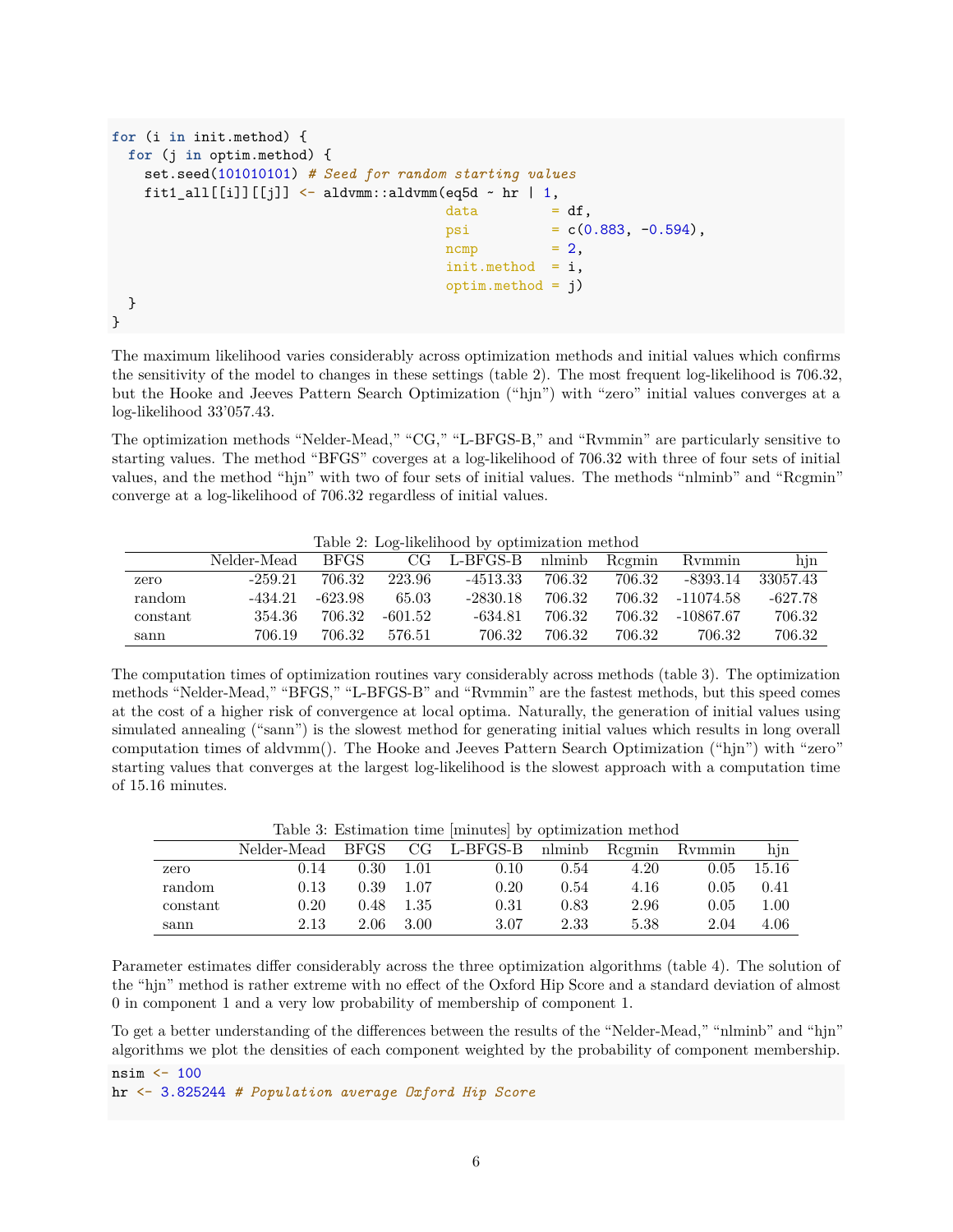<span id="page-6-0"></span>

|             |                | Nelder-Mead    | nlminb           | hjn               |
|-------------|----------------|----------------|------------------|-------------------|
| E[y X, c]   |                |                |                  |                   |
| Comp1       | (Intercept)    | $-0.057$       | $-0.431$         | 0.691             |
|             | hr             | 0.223          | 0.313            | 0.000             |
|             | lnsigma        | $-1.838$       | $-1.248$         | $-36.737$         |
| Comp2       | (Intercept)    | 4.402          | 0.236            | $-0.149$          |
|             | hr             | $-0.997$       | 0.146            | 0.250             |
|             | lnsigma        | 0.125          | $-2.462$         | $-1.589$          |
| P[c X]      |                |                |                  |                   |
| Compl       | Intercept)     | 3.849          | $-0.728$         | $-2.190$          |
| $N = 10549$ | $ll = -259.21$ | $AIC = 532.42$ | $AIC = -1398.65$ | $AIC = -66100.87$ |

Table 4: Regression results of model1 with zero starting values in "Nelder-Mead", "nlminb" and "hjn" algorithms

```
# Nelder-Mead parameter estimates
n1 <- nsim*exp(3.8489)/(1 + exp(3.8489))
mean1 <- -0.0575 + 0.2233 * hrsd1 \leq - \exp(-1.8381)n2 \langle -\nsim(1 - \exp(3.8489)/(1 + \exp(3.8489)))\ranglemean2 <- 4.4022 + -0.9974 * hrsd2 \leq -exp(0.1250)# Make plot
ggplot2::ggplot(data = data-frame(x = c(-1, 1)), aes(x)) +ggplot2::stat_function(fun = donor,n = n1,
                         args = list(mean = mean1, sd = sd1) +
  ggplot2::stat_function(fun = dnorm,n = n2,
                         args = list(mean = mean2, sd = sd2)
```
The densities in the solution of the "Nelder-Mead" method resemble the bi-model distribution observed in the data (figure [3\)](#page-7-0). The densities in the solution of the "nlminb" method include two distributions with similar means but different standard deviations (figure [4\)](#page-7-1). The densities in the solution of the "hjn" method include two distributions with similar means, but component 1 shows an extremely small standard deviation and a low probability of group membership (figure [5\)](#page-8-0). The density plots also suggest that the model fit benefits more from improving the modeling of the more frequently observed higher utilities rather than replicating the bi-modal distribution observed in the data. Overall, the differences between optimization methods show that it is very difficult to fit a two-component model to the data. We suspect that a simple one-component model would be more likely to converge towards a global optimum and would fit the data similarly well as the two-component model.

The differences in parameter estimates from different optimization methods show that the choice of the optimization algorithm and initial values is very important for parameter identification. As adjusted limited dependent variable mixture models are frequently used for tasks that rely on predictions, we also compare expected values from the "Nelder-Mead" and "hjn" methods to expected values from the "nlminb" method. Expected values from the "Nelder-Mead" and "hjn" methods differed from expected values from the "nlminb" method among observations with lower expected values (figure [6\)](#page-8-1).

An visual inspection of mean residuals over deciles of expected values shows that model 1 fits the data poorly regardless of the optimization method, and that the patterns of over- and under-predictions of observed values are similar across optimization methods despite different log-likelihoods (figure [9,](#page-20-0) figure [10](#page-20-1) and figure [11](#page-20-2) in the appendix).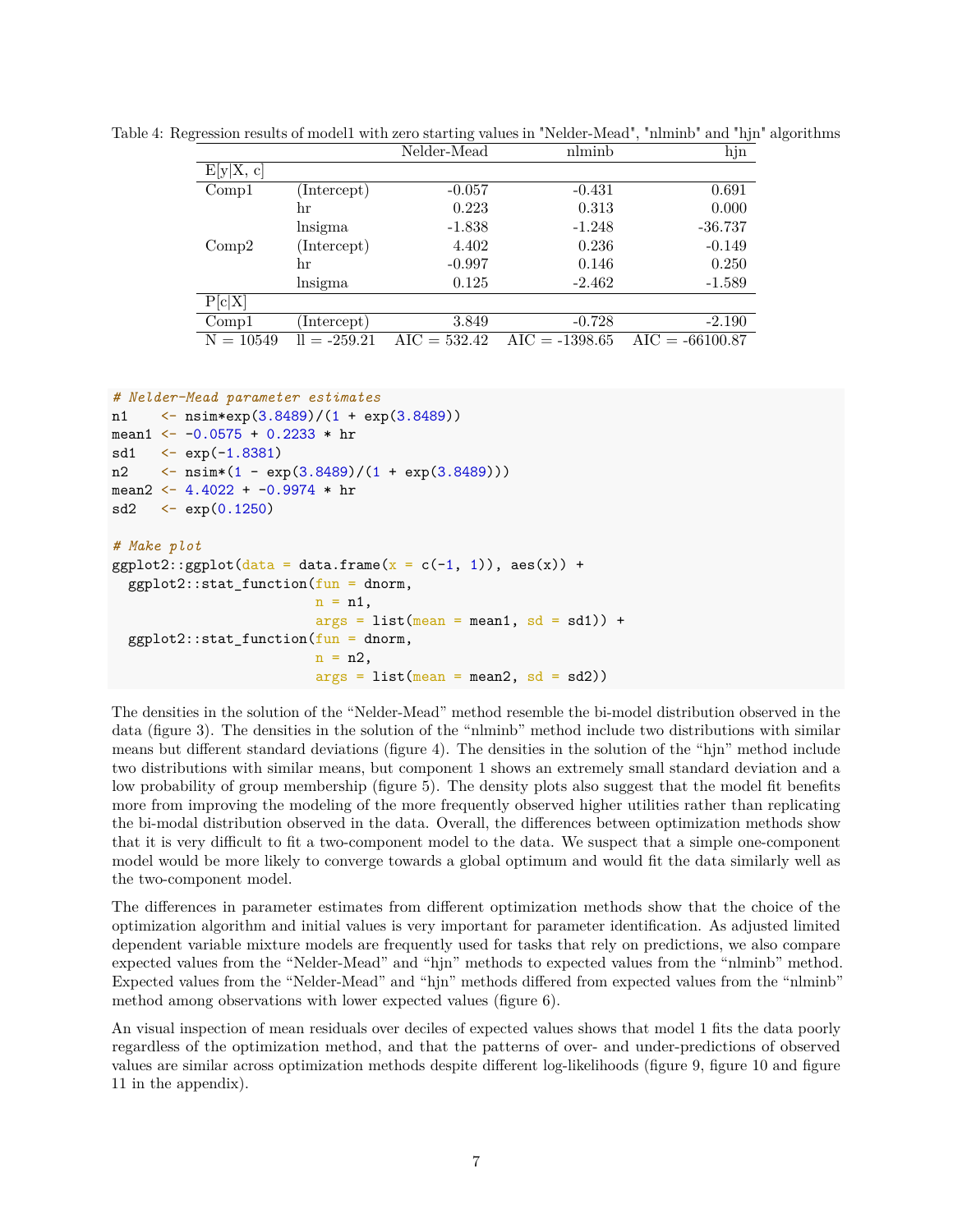

<span id="page-7-0"></span>Figure 3: Densities in components based on "Nelder-Mead" parameter estimates (observation with population average Oxford Hip Score 3.8489)



<span id="page-7-1"></span>Figure 4: Densities in components based on "nlminb" parameter estimates (observation with population average Oxford Hip Score 3.8489)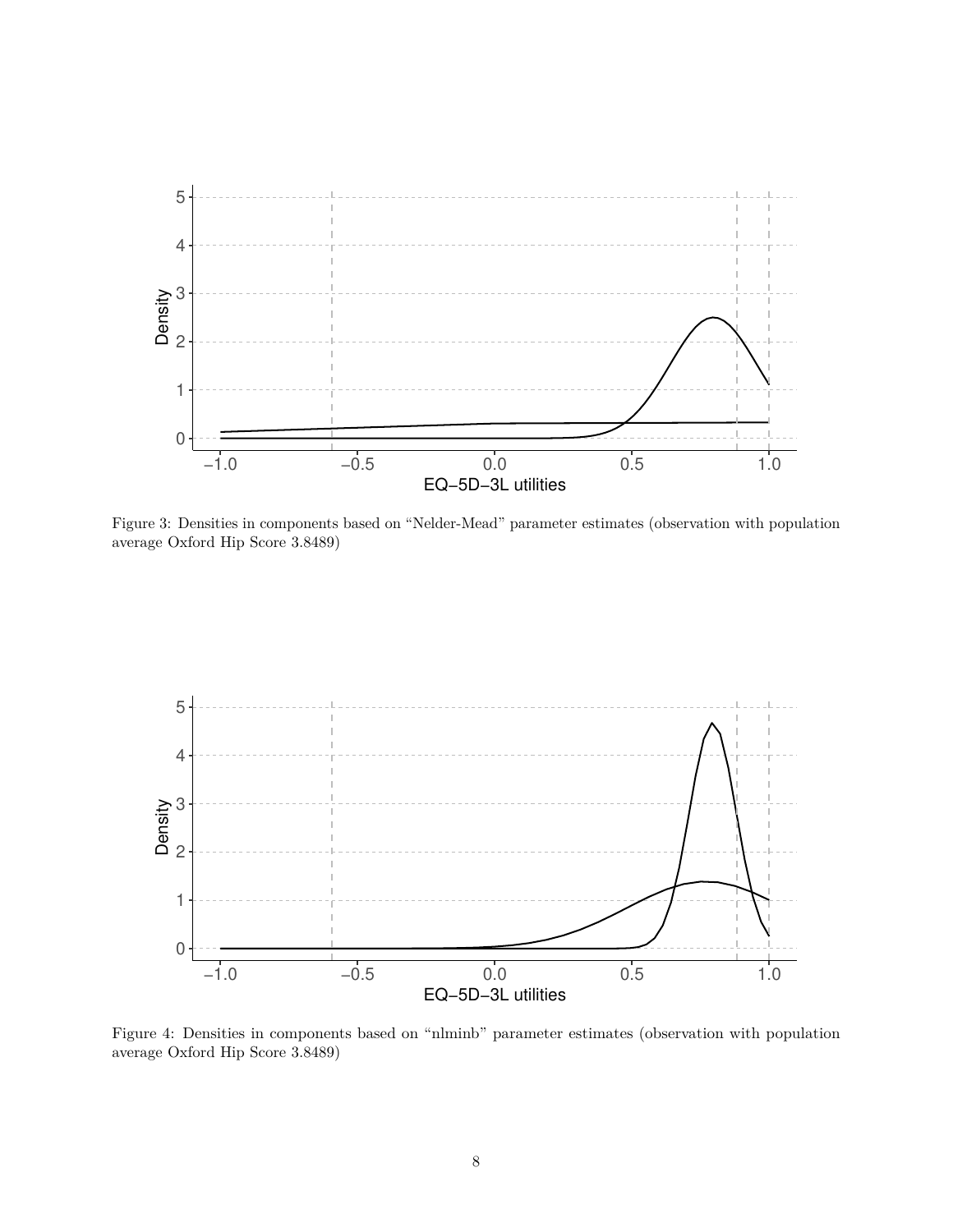

<span id="page-8-0"></span>Figure 5: Densities in components based on "hjn" parameter estimates (observation with population average Oxford Hip Score 3.8489)



<span id="page-8-1"></span>Figure 6: Expected values from model 1, "Nelder-Mead" and "hjn" versus "nlminb" with zero starting values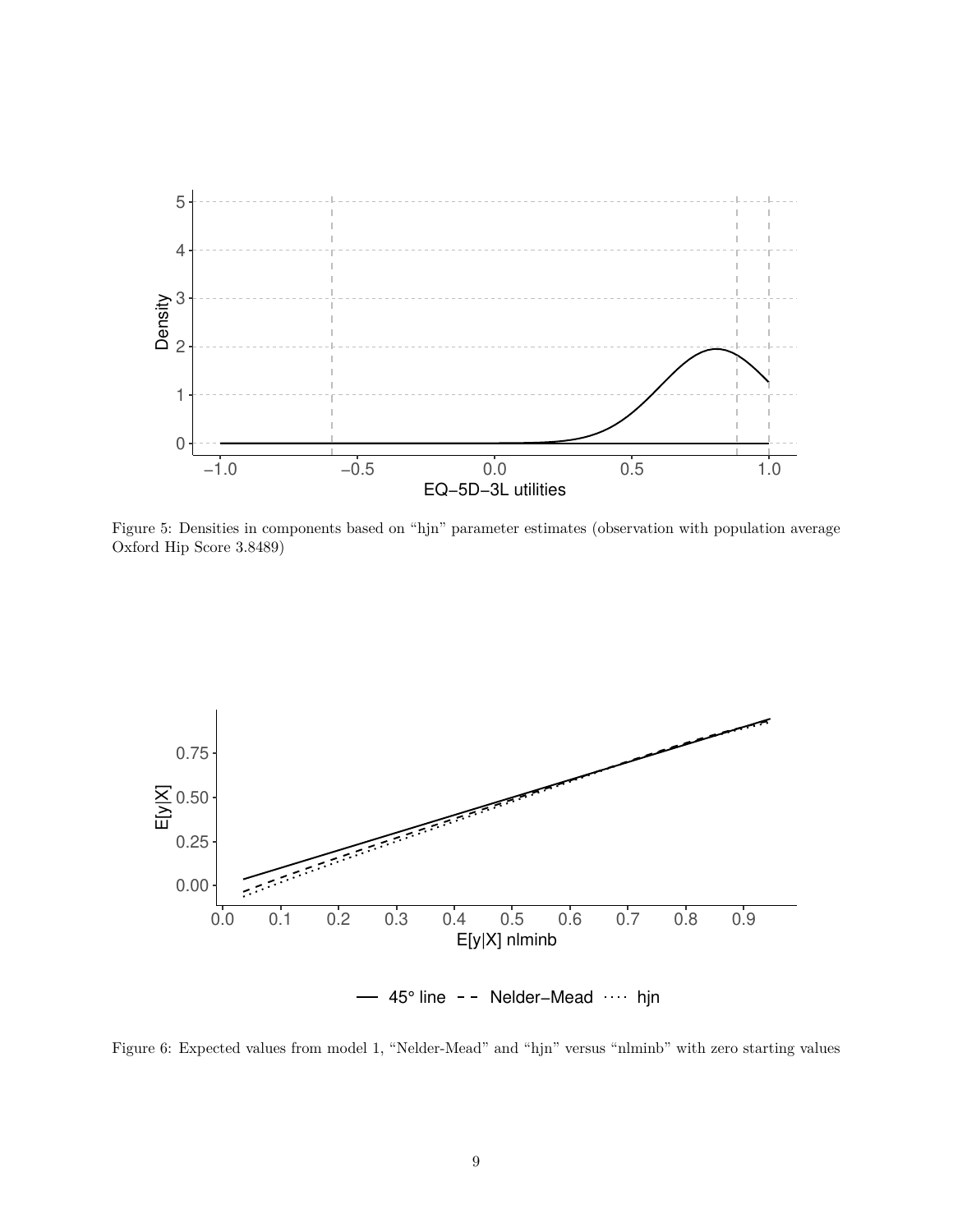#### **5.1.3 Constrained optimization with user-defined initial values**

We can also fit model 1 with user-defined starting values and box constraints. When constraints are imposed, the aldvmm() function uses the optimization method "L-BFGS-B," which shows very sensitive to starting values. We use zero initial values for all parameters except for the intercept in the multinomial logit which we set to the estimate from the "nlminb" optimization method with "zero" sarting values (0.7283) (table [4\)](#page-6-0). We impose a lower limit of -3 to the log-standard deviations in both components. The aldvmm() function returns a warning that the covariance matrix included negative values on the diagonal. We see that these values are the variances of the intercept and the log-standard deviation in component 2 (table [5\)](#page-9-0). The log-likelihood amounts to -627.78, which is even lower than the log-likelihood in the solution of the "Nelder-Mead" optimization method with "zero" starting values. The parameter estimates do not resemble any of the solutions of the unconstrained "Nelder-Mead," "nlminb" or "hjn" optimization methods with "zero" values (table [4\)](#page-6-0), which further emphasizes the difficulties in finding a global optimum of the likelihood with English EQ-5D-3L utilities after hip replacement.

```
init <- c(0, 0, 0, 0, 0, 0, 0.7283)
lo \leftarrow c(-\text{Inf}, -\text{Inf}, -3, -\text{Inf}, -\text{Inf}, -3, -\text{Inf})hi <- c(Inf, Inf, Inf, Inf, Inf, Inf, Inf)
fit1_cstr \leq aldvmm::aldvmm(eq5d \sim hr | 1,
                              data = df,
                              psi = c(0.883, -0.594),
                              ncmp = 2,
                              init.est = init,
                              init.1o = 1o,init.hi = hi)
```
summary(fit1\_cstr)

<span id="page-9-0"></span>Table 5: Regression results of model1 with the "L-BFGS-B" method, parameter constraints and user-defined starting values

| ---------   |                | Estimate        | Std. Err.       | z          | P >  z | [95\% Conf. | Interval |
|-------------|----------------|-----------------|-----------------|------------|--------|-------------|----------|
| E[y X, c]   |                |                 |                 |            |        |             |          |
| Comp1       | Intercept)     | $-0.092$        | 0.009           | $-10.805$  | 0.000  | $-0.109$    | $-0.075$ |
|             | hr             | 0.232           | 0.002           | 101.849    | 0.000  | 0.228       | 0.237    |
|             | lnsigma        | $-1.641$        | 0.009           | $-183.981$ | 0.000  | $-1.658$    | $-1.623$ |
| Comp2       | (Intercept)    | 0.393           | NaN             | NaN        | NaN    | <b>NaN</b>  | NaN      |
|             | hr             | 2.525           | 7.479           | 0.338      | 0.736  | $-12.135$   | 17.184   |
|             | lnsigma        | $-0.765$        | NaN             | $\rm NaN$  | NaN    | NaN         | NaN      |
| P[c X]      |                |                 |                 |            |        |             |          |
| Comp1       | Intercept)     | 6.852           | 0.539           | 12.717     | 0.000  | 5.796       | 7.908    |
| $N = 10549$ | $ll = -627.78$ | $AIC = 1269.55$ | $BIC = 1320.40$ |            |        |             |          |

#### **5.1.4 Single-component model**

As the solution of the "hjn" algorithm included a component with very low probability, we also estimate a single-component model.

```
fit <- aldvmm::aldvmm(eq5d ~ hr,
                      data = df,
                      psi = c(0.883, -0.594),
                      ncmp = 1,
                      init.method = "zero",
                      optim.method = "nlminb")
```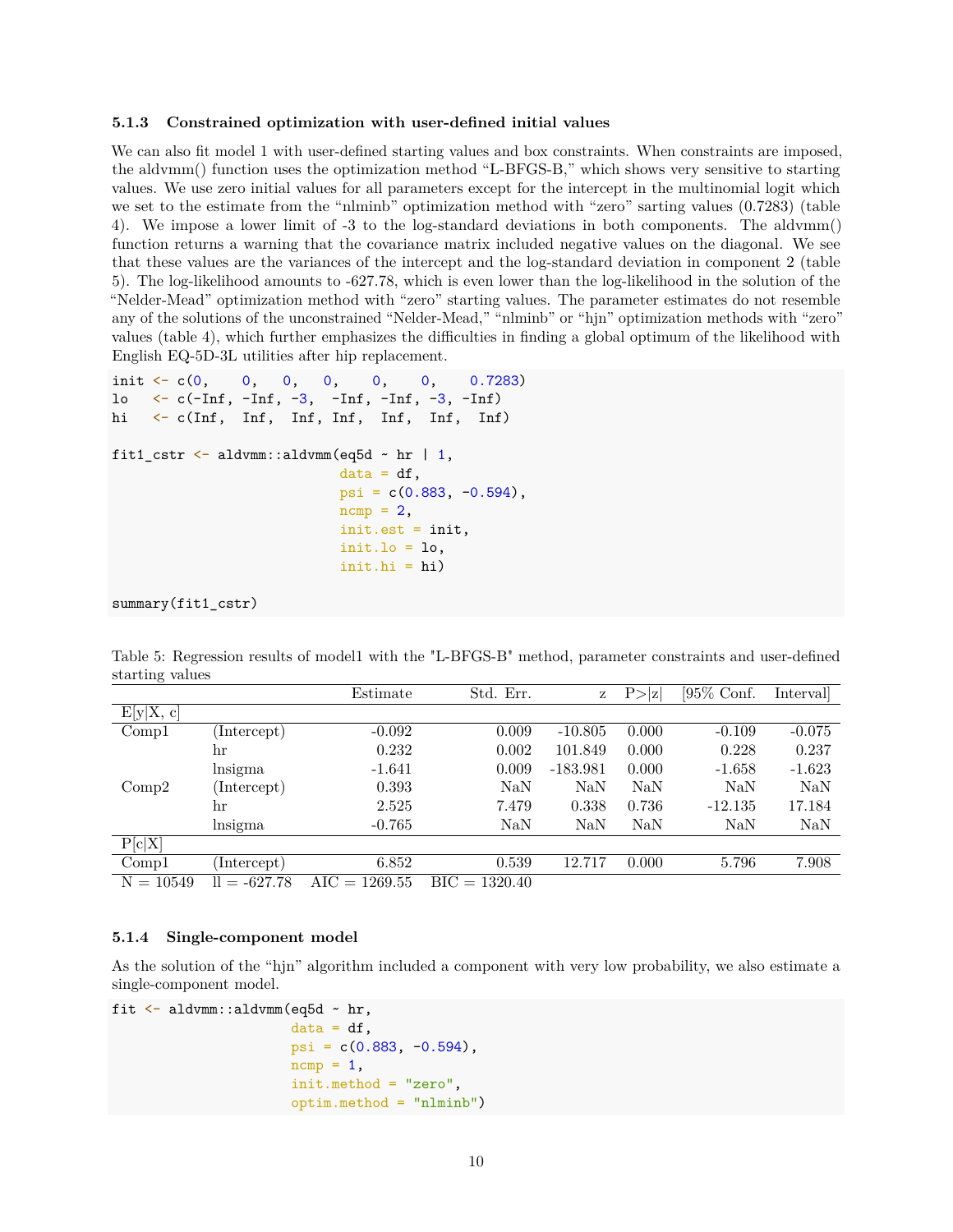#### summary(fit)

The coefficients of the single-component model are relatively similar to the parameters in the second component of model 1 from the "hjn" algorithm (table [6\)](#page-10-0). The Akaike information criterion amounts to 1'275.61 which is larger than the values of the "nlminb" (-1'398.65) and "hjn" (-66'100.87) solutions of the two-component model and thus suggests worse fit of the single-component model.[2](#page-10-1)

|           |             | Table 0. The results of modern with a component, zero starting values in minimo algorithm |           |           |                   |                        |          |
|-----------|-------------|-------------------------------------------------------------------------------------------|-----------|-----------|-------------------|------------------------|----------|
|           |             | Estimate                                                                                  | Std. Err. |           | $z \quad P >  z $ | $[95\%$ Conf. Interval |          |
| E[y X, c] |             |                                                                                           |           |           |                   |                        |          |
| Compl     | (Intercept) | $-0.089$                                                                                  | 0.009     | $-10.410$ | - 0.000           | $-0.105$               | $-0.072$ |
|           | hr          | 0.232                                                                                     | $0.002\,$ | 101.468   | 0.000             | 0.227                  | 0.236    |

lnsigma -1.636 0.009 -184.242 0.000 -1.654 -1.619

<span id="page-10-0"></span>Table 6: Regression results of model1 with 1 component, zero starting values in "nlminb" algorithm

**5.2 Model 2**

As an alternative specification, we explore model 2 with a coefficient of the Oxford Hip score in the multinomial logit model of component membership. For this fit, we use the method "nlminb" with estimates from Hernández Alava and Wailoo (2015) as starting values.

```
init \langle -c(-.40293118, .30502755, .22614716, .14801581, -.70755741, 0,-1.2632051, -2.4541401)
```

```
fit2 <- aldvmm::aldvmm(eq5d ~ hr | hr,
                       data = df,psi = c(0.883, -0.594),
                       ncmp = 2,
                       init.est = init,
                       optim.method = "nlminb")
```
 $N = 10549$  ll =  $-634.81$  AIC = 1275.61 BIC = 1297.40

```
summary(fit2)
```
The Akaike information criterion of model 2 fitted using the "nlminb" method amounts to -1'862.44 which is smaller than the Akaike information criterion of model 1 (-1'398.65) with the same method. The smaller Akaike information criterion suggests that the increase in the log-likelihood after inclusion of a coefficient of the Oxford Hip Score on the probability of component membership is sufficiently large to justify the extra parameter.[3](#page-10-2)

## **5.3 Comparison to STATA® results**

To validate the R implementation of adjusted limited dependent variable mixture models, we estimate the four models presented in Hernández Alava and Wailoo (2015) as reference cases in R and STATA<sup>®</sup>.<sup>[4](#page-10-3)</sup>

- 1. Model 1 with default options
- 2. Model 1 with parameter constraints
- 3. Model 1 with initial values from constant-only model
- 4. Model 2 with user-defined initial values

```
<sup>2</sup>In the aldvmm() output, smaller values of the Akaike information criterion indicate better goodness of fit.
```

```
{}^{3}In the aldvmm() output, smaller values of the Akaike information criterion indicate better goodness of fit.
```
<span id="page-10-3"></span><sup>&</sup>lt;sup>4</sup>The STATA<sup>®</sup> and R code for model estimation is included in the appendix.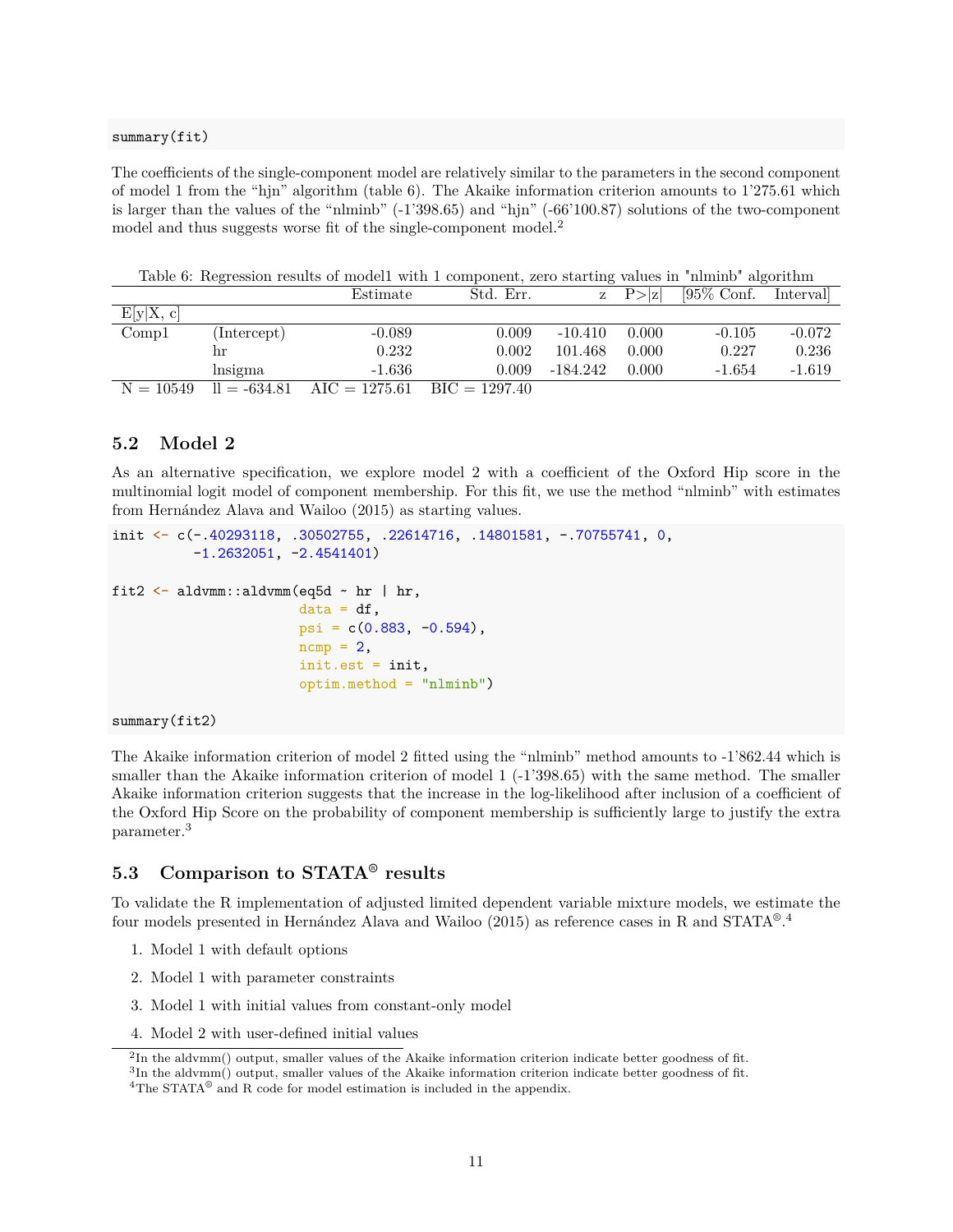|                |               | Estimate         | Std. Err.        | Ζ          | P >  z | [95\% Conf. | Interval |
|----------------|---------------|------------------|------------------|------------|--------|-------------|----------|
| E[y X, c]      |               |                  |                  |            |        |             |          |
| Compl          | Intercept)    | $-0.119$         | 0.015            | $-7.932$   | 0.000  | $-0.149$    | $-0.090$ |
|                | hr            | 0.080            | 0.006            | 13.665     | 0.000  | 0.069       | 0.092    |
|                | lnsigma       | $-1.872$         | 0.035            | $-53.692$  | 0.000  | $-1.940$    | $-1.804$ |
| Comp2          | (Intercept)   | 0.201            | 0.006            | 31.772     | 0.000  | 0.189       | 0.213    |
|                | hr            | 0.156            | 0.002            | 94.616     | 0.000  | 0.153       | 0.159    |
|                | lnsigma       | $-2.213$         | 0.011            | $-202.408$ | 0.000  | $-2.235$    | $-2.192$ |
| P[c X]         |               |                  |                  |            |        |             |          |
| Comp1          | Intercept)    | 1.774            | 0.131            | 13.534     | 0.000  | 1.517       | 2.031    |
|                | hr            | $-1.353$         | 0.044            | $-30.574$  | 0.000  | $-1.439$    | $-1.266$ |
| $= 10549$<br>Ν | $ll = 939.22$ | $AIC = -1862.44$ | $BIC = -1804.33$ |            |        |             |          |

Table 7: Regression results of model 2 with user-defined starting values in the "nlminb" algorithm

The parameter estimates and standard errors obtained in R are very similar to the results from STATA® (table [8](#page-11-0) and table [9\)](#page-11-1). R did not obtain any standard errors in reference model 2 while STATA® returned standard errors for the first component and the probability of belonging to component 1. Although reference models 1 and 3 yield different parameter estimates, they converged at the same log-likelihood which further supports the hypothesis of multiple local optima of the likelihood. The log-likelihood is consistently smaller in R than in STATA® , but the relative ordering of models is consistent across platforms.

|             | Table 8. Comparison of point estimates to the results of the STATA package |                  |              |                   |              |                   |              |                  |              |
|-------------|----------------------------------------------------------------------------|------------------|--------------|-------------------|--------------|-------------------|--------------|------------------|--------------|
|             |                                                                            | $\left(1\right)$ |              | $\left( 2\right)$ |              | $\left( 3\right)$ |              | $\left(4\right)$ |              |
|             |                                                                            | R                | <b>STATA</b> | R                 | <b>STATA</b> | R                 | <b>STATA</b> | R                | <b>STATA</b> |
| E[y X, c]   |                                                                            |                  |              |                   |              |                   |              |                  |              |
| Compl       | (Intercept)                                                                | $-0.431$         | $-0.427$     | $-0.092$          | $-0.092$     | 0.236             | 0.236        | 0.003            | 0.006        |
|             | hr                                                                         | 0.313            | 0.312        | 0.232             | 0.232        | 0.146             | 0.146        | 0.097            | 0.095        |
|             | lnsigma                                                                    | $-1.248$         | $-1.251$     | $-1.641$          | $-1.641$     | $-2.462$          | $-2.463$     | $-1.268$         | $-1.274$     |
| Comp2       | (Intercept)                                                                | 0.236            | 0.236        | 100.000           | 100.000      | $-0.431$          | $-0.427$     | 0.182            | 0.182        |
|             | hr                                                                         | 0.146            | 0.146        | 0.000             | 0.000        | 0.313             | 0.312        | 0.161            | 0.161        |
|             | lnsigma                                                                    | $-2.462$         | $-2.463$     | 0.000             | 0.000        | $-1.248$          | $-1.251$     | $-2.281$         | $-2.280$     |
| P[c X]      |                                                                            |                  |              |                   |              |                   |              |                  |              |
| Compl       | (Intercept)                                                                | $-0.728$         | $-0.725$     | 6.856             | 6.855        | 0.728             | 0.725        | 2.445            | 2.448        |
|             | hr                                                                         |                  |              |                   |              |                   |              | $-1.390$         | $-1.393$     |
| $N = 10549$ | $\mathbf{1}$                                                               | 706.32           | 715.84       | $-627.78$         | $-613.7$     | 706.32            | 715.84       | 941.36           | 953.2        |

<span id="page-11-0"></span>Table 8: Comparison of point estimates to the results of the STATA package

<span id="page-11-1"></span>Table 9: Comparison of standard errors to the results of the STATA package.

|             |              | $\mathbf{r}$     |        |                   |              |                   | $\mathbf{r}$ | $\circ$     |              |
|-------------|--------------|------------------|--------|-------------------|--------------|-------------------|--------------|-------------|--------------|
|             |              | $\left  \right $ |        | $\left( 2\right)$ |              | $\left( 3\right)$ |              | (4)         |              |
|             |              | R                | STATA  | $_{\rm R}$        | <b>STATA</b> | $\mathbf R$       | <b>STATA</b> | $\mathbf R$ | <b>STATA</b> |
| E[y X, c]   |              |                  |        |                   |              |                   |              |             |              |
| Compl       | Intercept)   | 0.022            | 0.022  | ΝA                | 0.009        | 0.007             | 0.007        | 0.028       | 0.028        |
|             | hr           | 0.007            | 0.006  | ΝA                | 0.002        | 0.002             | 0.002        | 0.012       | 0.012        |
|             | lnsigma      | 0.022            | 0.021  | ΝA                | 0.009        | 0.018             | $-0.018$     | 0.031       | 0.032        |
| Comp2       | (Intercept)  | 0.007            | 0.007  | NA                |              | 0.022             | 0.022        | 0.007       | 0.007        |
|             | hr           | 0.002            | 0.002  | ΝA                |              | 0.007             | 0.006        | 0.002       | 0.002        |
|             | lnsigma      | 0.018            | 0.018  | NA                |              | 0.022             | 0.021        | 0.013       | 0.013        |
| P[c X]      |              |                  |        |                   |              |                   |              |             |              |
| Comp1       | Intercept)   | 0.061            | 0.061  | NΑ                | 0.540        | 0.061             | 0.061        | 0.172       | 0.172        |
|             | hr           |                  |        |                   |              |                   |              | 0.057       | 0.056        |
| $N = 10549$ | $\mathbf{1}$ | 706.32           | 715.84 | $-627.78$         | $-613.7$     | 706.32            | 715.84       | 941.36      | 953.2        |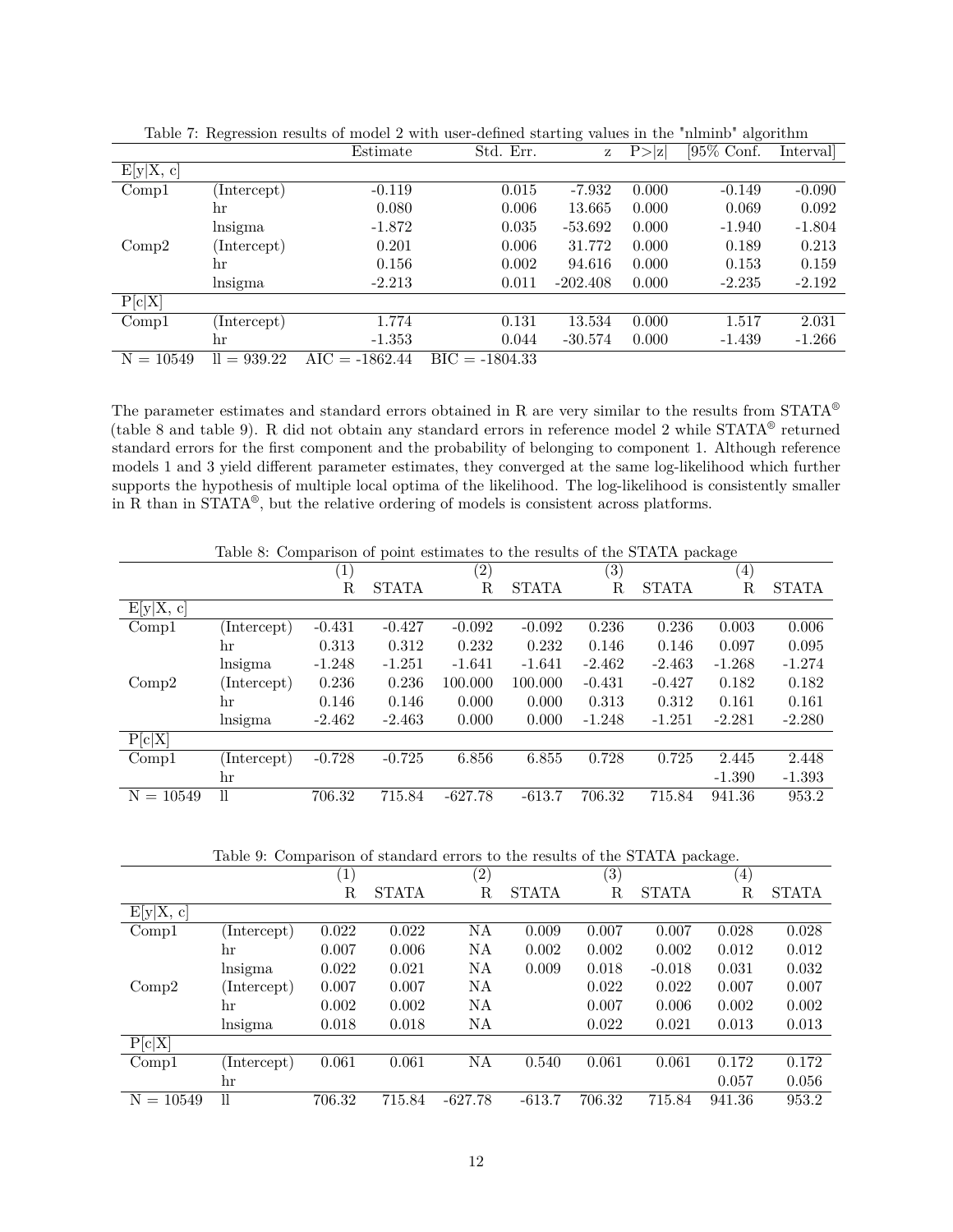Fitted values show very similar marginal distributions on both platforms (figure [7\)](#page-12-0). R does not return fitted values in reference case 2. The summary statistics of differences in fitted values between R and STATA® suggest that individual predictions are quite similar across platforms as well (table [10\)](#page-13-0).

Standard errors of fitted values differ visibly between platforms (figure [8](#page-12-1) and table [11\)](#page-13-1). The difference is particularly pronounced in reference case 1, but the standard errors from  $STATA^@$  seem quite extreme compared to all other reference cases. R does not return standard errors of fitted values in reference case 2.



<span id="page-12-0"></span>Figure 7: Fitted values in R and STATA



<span id="page-12-1"></span>Figure 8: Standard errors of fitted values in R and STATA

The comparison of the R and STATA® packages showed that the R implementation sometimes behaves differently than the STATA® package, but the results are not indicative of technical errors in the R implementation.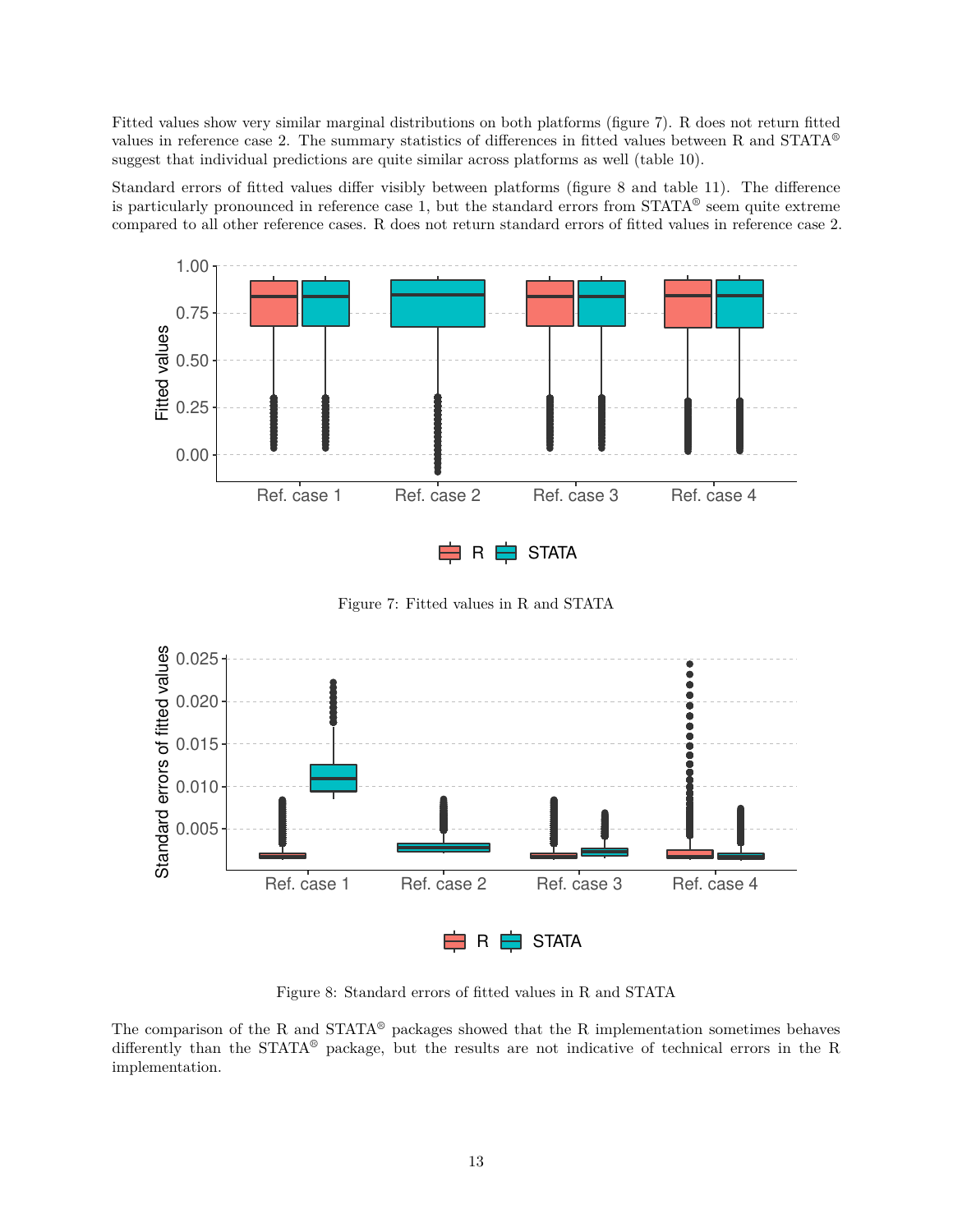|         |             | Ref. case 1 Ref. case 2 Ref. case 3 |             | Ref. case 4 |
|---------|-------------|-------------------------------------|-------------|-------------|
| Min.    | $-0.000038$ |                                     | $-0.000038$ | $-0.000051$ |
| 1st Qu. | $-0.000036$ |                                     | $-0.000036$ | $-0.000044$ |
| Median  | $-0.000033$ |                                     | $-0.000033$ | 0.000008    |
| Mean    | 0.000037    |                                     | 0.000037    | 0.000035    |
| 3rd Qu. | 0.000047    |                                     | 0.000047    | 0.000070    |
| Max.    | 0.000567    |                                     | 0.000567    | 0.002319    |

<span id="page-13-0"></span>Table 10: Summary statistics of differences of fitted values in R and STATA (positive values suggest larger values in STATA)

<span id="page-13-1"></span>Table 11: Summary statistics of differences of standard errors of fitted values in R and STATA (positive values suggest larger values in STATA)

| $\frac{1}{2}$ |          |                                     |             |             |
|---------------|----------|-------------------------------------|-------------|-------------|
|               |          | Ref. case 1 Ref. case 2 Ref. case 3 |             | Ref. case 4 |
| Min.          | 0.005897 |                                     | $-0.002063$ | $-0.016984$ |
| 1st Qu.       | 0.006898 |                                     | $-0.000551$ | $-0.000823$ |
| Median        | 0.008690 |                                     | 0.000189    | $-0.000364$ |
| Mean          | 0.008917 |                                     | 0.000171    | $-0.000515$ |
| 3rd Qu.       | 0.011050 |                                     | 0.001054    | 0.000354    |
| Max.          | 0.013830 |                                     | 0.001530    | 0.000792    |

## **6 Discussion**

Adjusted limited dependent variable mixture models are powerful tools for regression analysis of health state utilities. Unlike standard regression models, adjusted limited dependent variable mixture models account for limits, gaps and multi-modal distributions.

The comparison of different optimization methods with EQ-5D-3L utility data from English patients after hip replacement in 2011 and 2012 (NHS Digital 2013) shows that the likelihood function can be challenging to maximize and can converge at extreme solutions. Parameter estimates vary considerably across optimization methods and even across methods with the same maximum log-likelihood. However, fitted values are very similar across the four reference cases which suggests that the model is more robust for the identification of incremental and average marginal effects than for parameter identification.

The 'aldvmm' package offers a variety of optimization algorithms and methods for generating initial values which is an important strength in such challenging situations. It is essential to assess different optimization algorithms and methods for initial values before interpreting the parameter estimates or predictions of adjusted limited dependent variable mixture models.

The analysis of the EQ-5D-3L utility data also suggests that simpler models with fewer components should be considered when multi-component models are difficult to fit. Even single-component adjusted limited dependent variable mixture models can improve fit compared to traditional regression techniques because they account for limits and gaps.

Although coefficients can be interpreted as marginal effects within each component, they cannot interpreted in terms of overall expected values. Thus, average marginal effects and average treatment effects need to be calculated from predictions using the generic function predict(). Standard errors of marginal effects or average treatment effects can be calculated using the standard errors of fitted values for observed and counterfactual covariate values.

In situations with repeated utility measures, the 'aldvmm' package only allows fixed effects estimations with individual/group and time fixed effects which can be an important limitation in the analysis of clinical data. However, time fixed effects can be an appropriate modeling strategy in the presence of general time trends and dynamic selection in the population, e.g. because health state utilities decrease over time and treated individuals survive longer and thus are over-represented in later measurements. In light of the trade-off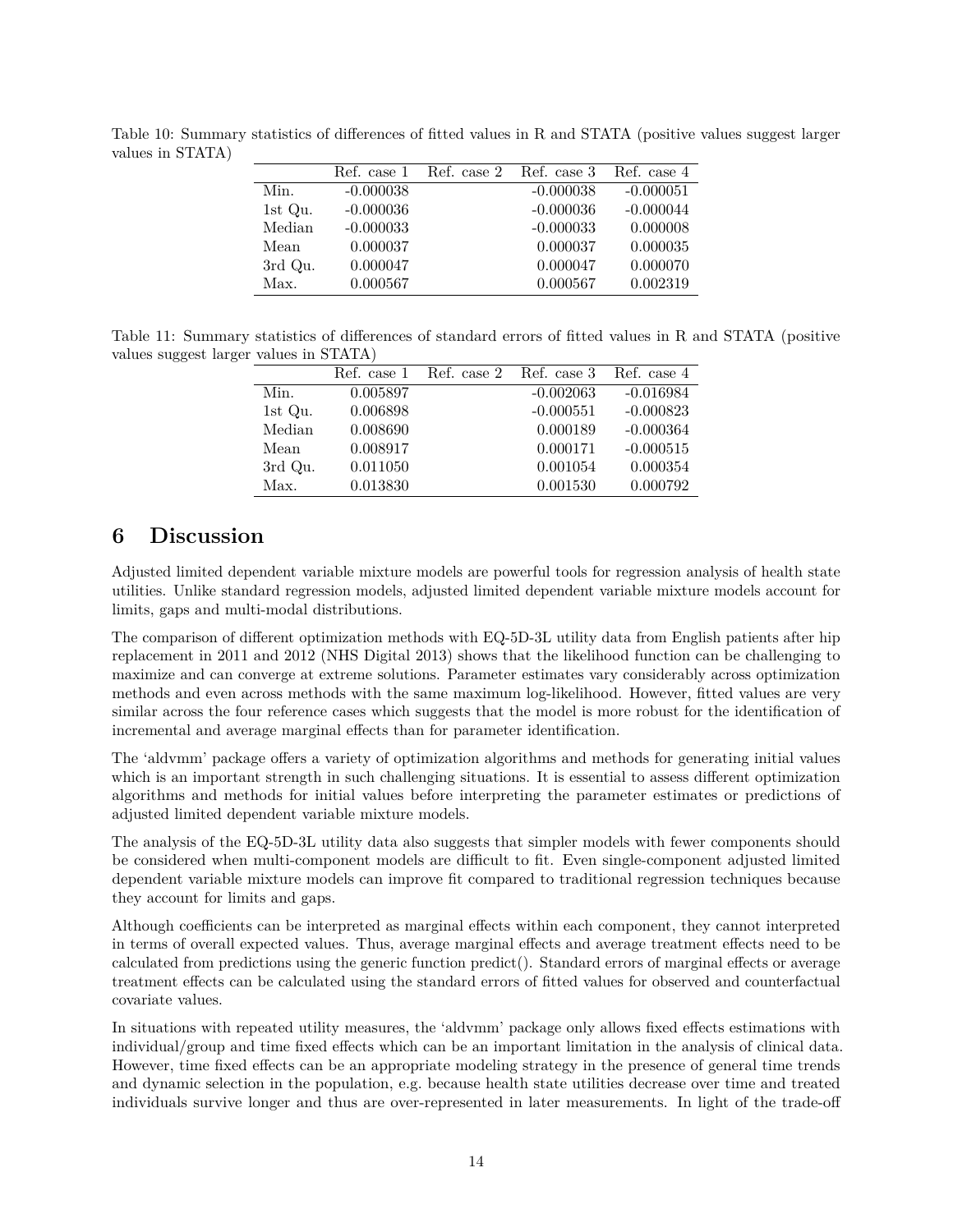between the efficiency of the random effects model and the causal interpretation of treatment effects in a fixed-effects model it is recommended to assess the uncorrelatedness of random effects with the treatment using the Hausman test in a generalized linear model.

Possible extensions of the 'aldvmm' package could include adjusted limited dependent variable beta mixture models (Gray and Hernández Alava 2018), a mixed model implementation for repeated measures and a method for the calculation of average marginal effects and their standard errors.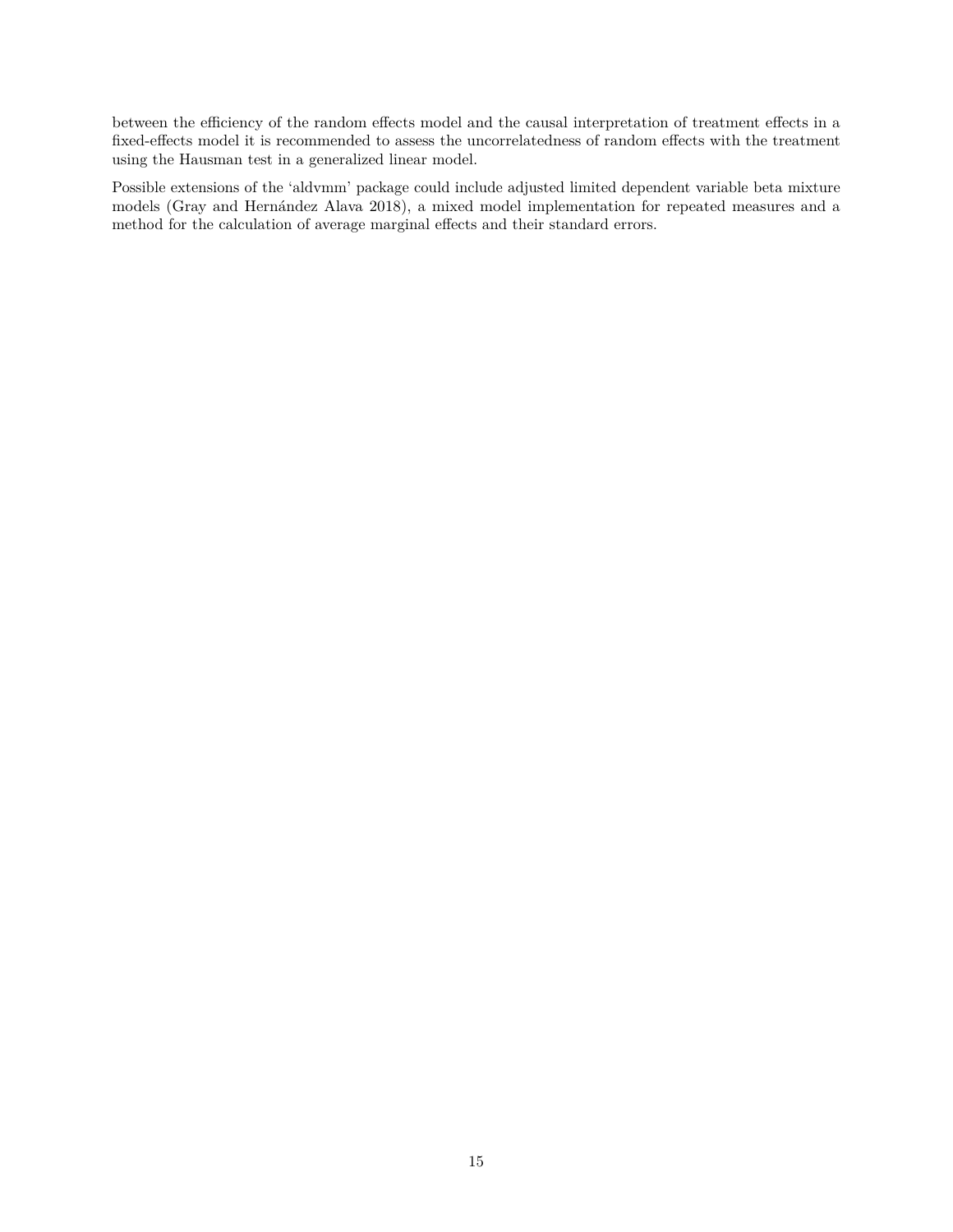### **7 References**

- Dixon, Padraig, William Hollingworth, and John Sparrow. 2020. "Mapping to Quality of Life and Capability Measures in Cataract Surgery Patients: From Cat-Prom5 to EQ-5d-3l, EQ-5d-5l, and ICECAP-o Using Mixture Modelling." *MDM Policy & Practice* 5 (1): 2381468320915447.
- Dolan, Paul. 1997. "Modeling Valuations for EuroQol Health States." *Medical Care*, 1095–1108.
- Dowd, Bryan E, William H Greene, and Edward C Norton. 2014. "Computation of Standard Errors." *Health Services Research* 49 (2): 731–50.
- Fuller, Gordon Ward, Monica Hernandez, David Pallot, Fiona Lecky, Mathew Stevenson, and Belinda Gabbe. 2017. "Health State Preference Weights for the Glasgow Outcome Scale Following Traumatic Brain Injury: A Systematic Review and Mapping Study." *Value in Health* 20 (1): 141–51.
- Gray, Laura A, and Mónica Hernández Alava. 2018. "A Command for Fitting Mixture Regression Models for Bounded Dependent Variables Using the Beta Distribution." *The Stata Journal* 18 (1): 51–75.
- Gray, Laura A, Mónica Hernández Alava, and Allan J Wailoo. 2018. "Development of Methods for the Mapping of Utilities Using Mixture Models: Mapping the AQLQ-s to the EQ-5d-5l and the Hui3 in Patients with Asthma." *Value in Health* 21 (6): 748–57.
- Gray, Laura A, Allan J Wailoo, and Mónica Hernández Alava. 2018. "Mapping the FACT-b Instrument to EQ-5d-3l in Patients with Breast Cancer Using Adjusted Limited Dependent Variable Mixture Models Versus Response Mapping." *Value in Health* 21 (12): 1399–1405.
- Hernández Alava, Mónica, and Allan Wailoo. 2015. "Fitting Adjusted Limited Dependent Variable Mixture Models to EQ-5d." *The Stata Journal* 15 (3): 737–50.
- Hernández Alava, Mónica, Allan J Wailoo, and Roberta Ara. 2012. "Tails from the Peak District: Adjusted Limited Dependent Variable Mixture Models of EQ-5d Questionnaire Health State Utility Values." *Value in Health* 15 (3): 550–61.
- Hernández Alava, Mónica, Allan Wailoo, Fred Wolfe, and Kaleb Michaud. 2013. "The Relationship Between EQ-5d, HAQ and Pain in Patients with Rheumatoid Arthritis." *Rheumatology* 52 (5): 944–50.
- ———. 2014. "A Comparison of Direct and Indirect Methods for the Estimation of Health Utilities from Clinical Outcomes." *Medical Decision Making* 34 (7): 919–30.
- Mukuria, Clara, Donna Rowen, Sue Harnan, Andrew Rawdin, Ruth Wong, Roberta Ara, and John Brazier. 2019. "An Updated Systematic Review of Studies Mapping (or Cross-Walking) Measures of Health-Related Quality of Life to Generic Preference-Based Measures to Generate Utility Values." *Applied Health Economics and Health Policy*, 1–19.
- Mulhern, Brendan, Yan Feng, Koonal Shah, Mathieu F Janssen, Michael Herdman, Ben van Hout, and Nancy Devlin. 2018. "Comparing the UK EQ-5d-3l and English EQ-5d-5l Value Sets." *Pharmacoeconomics* 36 (6): 699–713.
- NHS Digital. 2013. "Finalised Patient Reported Outcome Measures (PROMs) in England April 2011 to March 2012. Patient Reported Outcome Measures (PROMs)." *Https://Digital.nhs.uk/Data-and-Information/Publications/Statistical/Patient-Reported-Outcome-Measures-Proms/Finalised-Patient-Reported-Outcome-Measures-Proms-in-England-April-2011-to-March-2012* October 15, 2013.
- Pennington, Becky M, Mónica Hernández Alava, Philip Hykin, Sobha Sivaprasad, Laura Flight, Abualbishr Alshreef, and John Brazier. 2020. "Mapping from Visual Acuity to EQ-5d, EQ-5d with Vision Bolt-on, and VFQ-UI in Patients with Macular Edema in the LEAVO Trial." *Value in Health* 23 (7): 928–35.
- Whitmore, GA. 1986. "Prediction Limits for a Univariate Normal Observation." *The American Statistician* 40 (2): 141–43.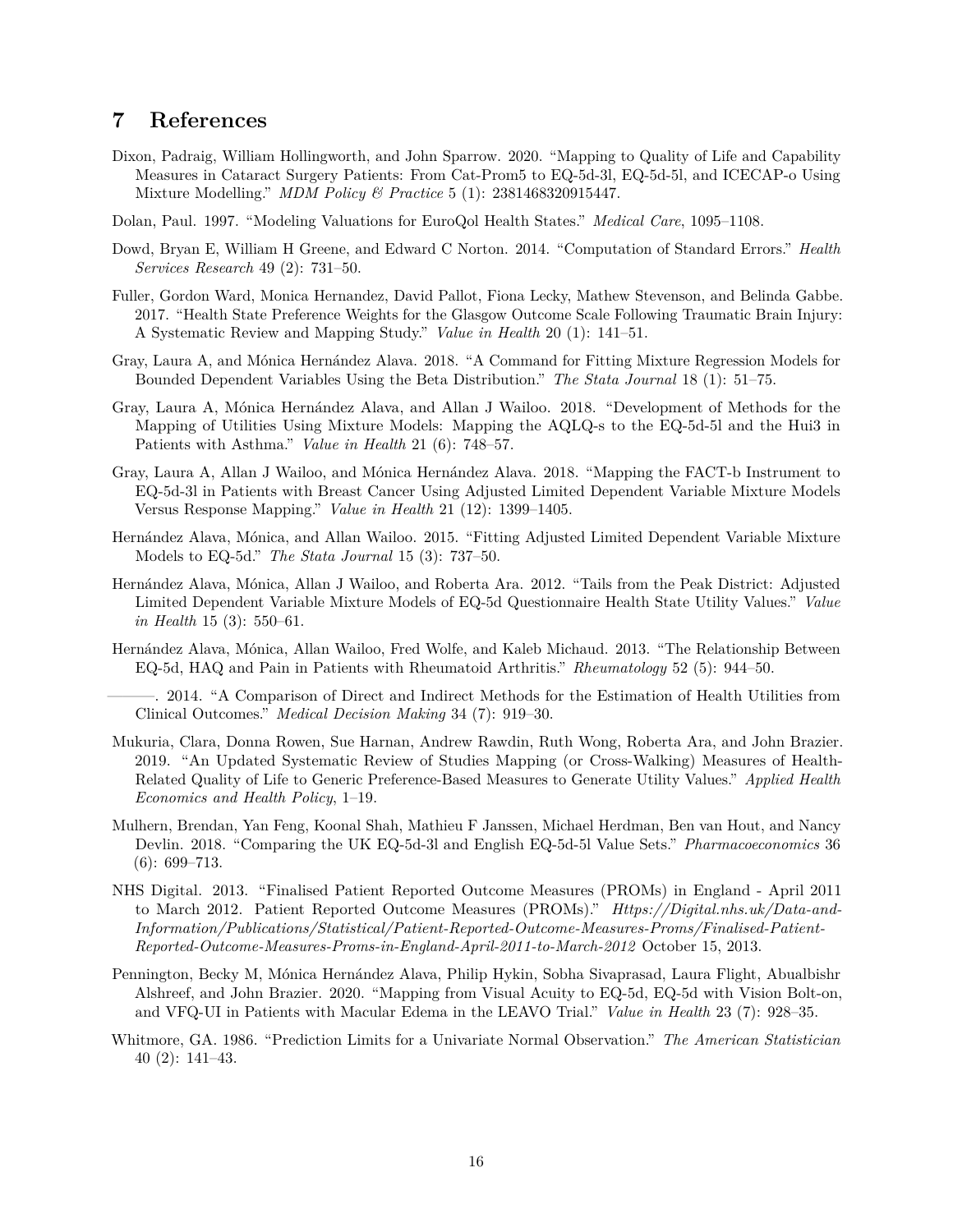- Xu, Richard Huan, Eliza Lai Yi Wong, Jun Jin, Ying Dou, and Dong Dong. 2020. "Mapping of the EORTC QLQ-C30 to EQ-5d-5l Index in Patients with Lymphomas." *The European Journal of Health Economics* 21 (9): 1363–73.
- Yang, Fan, Carlos KH Wong, Nan Luo, James Piercy, Rebecca Moon, and James Jackson. 2019. "Mapping the Kidney Disease Quality of Life 36-Item Short Form Survey (KDQOL-36) to the EQ-5d-3l and the EQ-5d-5l in Patients Undergoing Dialysis." *The European Journal of Health Economics* 20 (8): 1195–1206.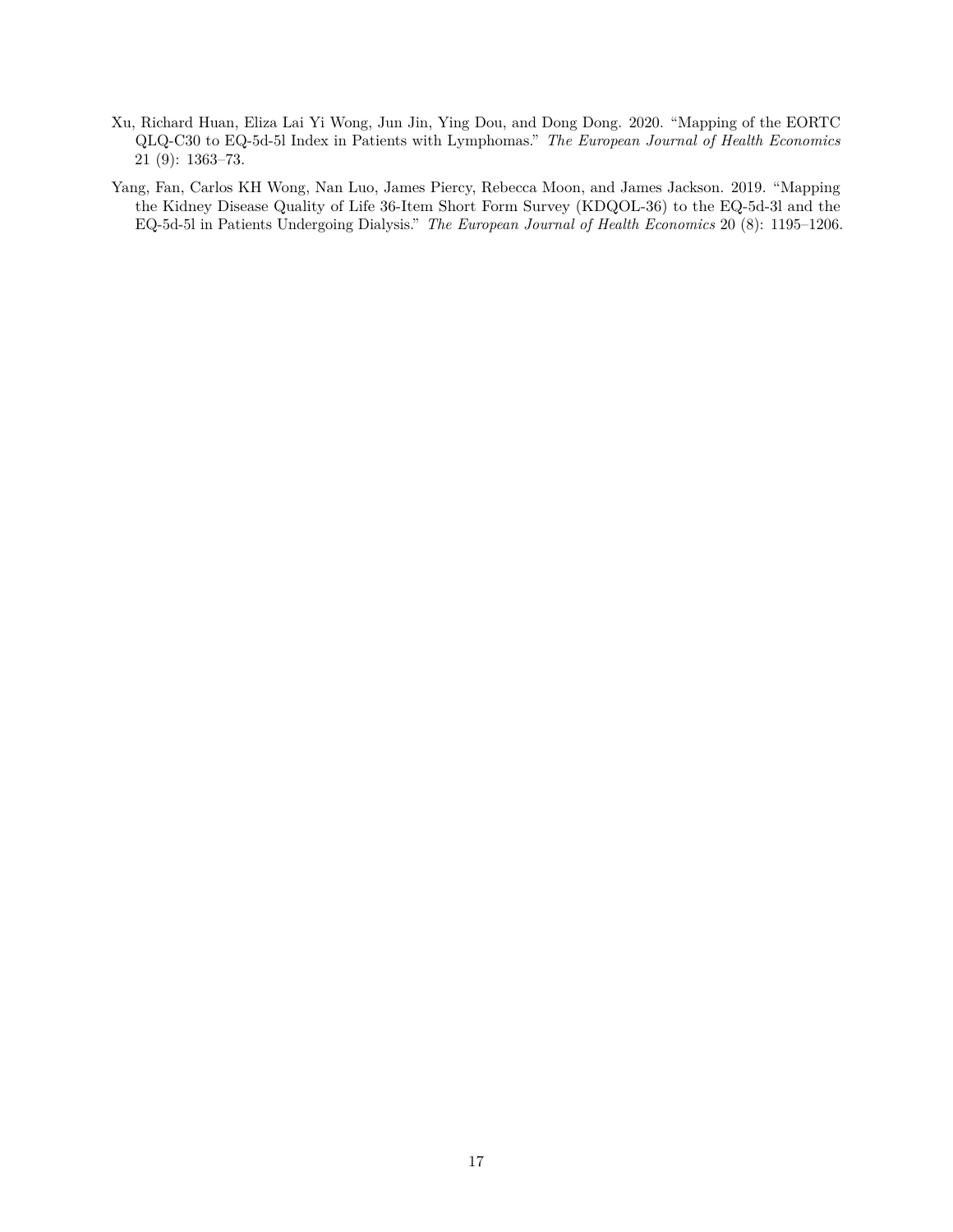## **8 Appendix**

### **8.1 Example calculation of average treatment effects on the treated**

```
# Create treatment indicator
#---------------------------
df$treated \leq as.numeric(df$SEX == "2")
# Fit model
#----------
formula \leftarrow eq5d \sim treated + hr | 1
fit <- aldvmm(formula,
              data = df,
              psi = c(-0.594, 0.883))
# Predict treated
#----------------
# Subsample of treated observations
tmpdf1 \leftarrow df[df$treated == 1, ]# Design matrix for treated observations
X1 \leftarrow \text{aldvmm.mm}(\text{data = tmpdf1},formula = fit$formula,
                ncmp = \text{fit}_{k},
                 lcoef = fit$label$lcoef)
# Average expected outcome of treated observations
mean1 <- mean(predict(fit,
                 newdata = tmpdf1,type = "fit",se.fit = TRUE)[["yhat"]], na.rm = TRUE)
# Predict counterfactual
#-----------------------
# Subsample of counterfactual observations
tmpdf0 \leq -tmpdf1rm(tmpdf1)
tmpdf0$treated <- 0
# Design matrix for counterfactual observations
X0 <- aldvmm.mm(data = tmpdf0,formula = fit$formula,
                ncmp = \text{fit$k},lcoef = fit$label$lcoef)
# Average expected outcome of counterfactual osbervations
mean0 <- mean(predict(fit,
                newdata = tmpdf0,type = "fit",
```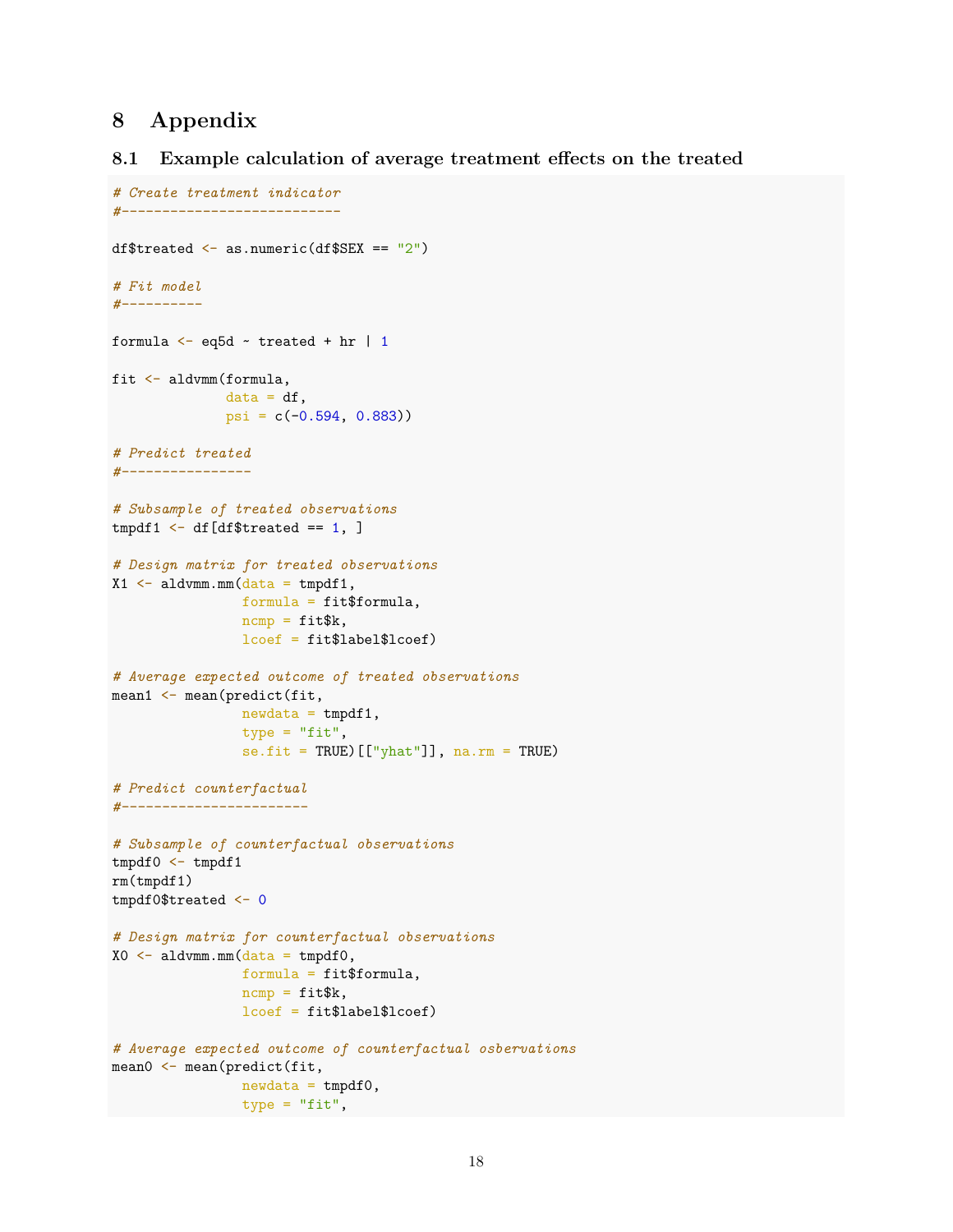```
se.fit = TRUE)[["yhat"]], na.rm = TRUE)
rm(tmpdf0)
# Standard error of ATET
#-----------------------
atet.grad <- numDeriv::jacobian(func = function(z) {
  yhat1 \leq aldvmm.pred(par = z,
                       X = X1,
                       y = rep(0, nrow(X1[[1]])),psi = fit$psi,
                       ncmp = \text{fit$k},
                       dist = fit$dist,
                       lcoef = fit$label$lcoef,
                       lcmp = fit$label$lcmp,
                       lcpar = fit$label$lcpar)[["yhat"]]
  yhat0 \leq aldvmm.pred(par = z,
              X = X0,
              y = rep(0, nrow(X0[[1]])),psi = fit$psi,
              ncmp = fit$k,
              dist = fit$dist,
              lcoef = fit$label$lcoef,
              lcmp = fit$label$lcmp,
              lcpar = fit$label$lcpar)[["yhat"]]
  mean(yhat1 - yhat0, na.rm = TRUE)},
x = \text{fit}\coef)
se.atet <- sqrt(atet.grad %*% fit$cov %*% t(atet.grad))
# Summarize
#----------
out \leq data.frame(atet = mean1 - mean0,
                 se = se.atet,
                  z = (mean1 - mean0) / sec.atet)
out$p <- 2*stats::pnorm(abs(out$z), lower.tail = FALSE)
out$ul <- out$atet + stats::qnorm((1 + 0.95)/2) * out$se
out$11 <- out$atet - stats::qnorm((1 + 0.95)/2) * out$se
```
#### print(out)

### **8.2 Covariance matrices across optimization methods**

Covariance matrices were incomplete or missing entirely (FALSE) in multiple optimization approaches (table [12\)](#page-19-0)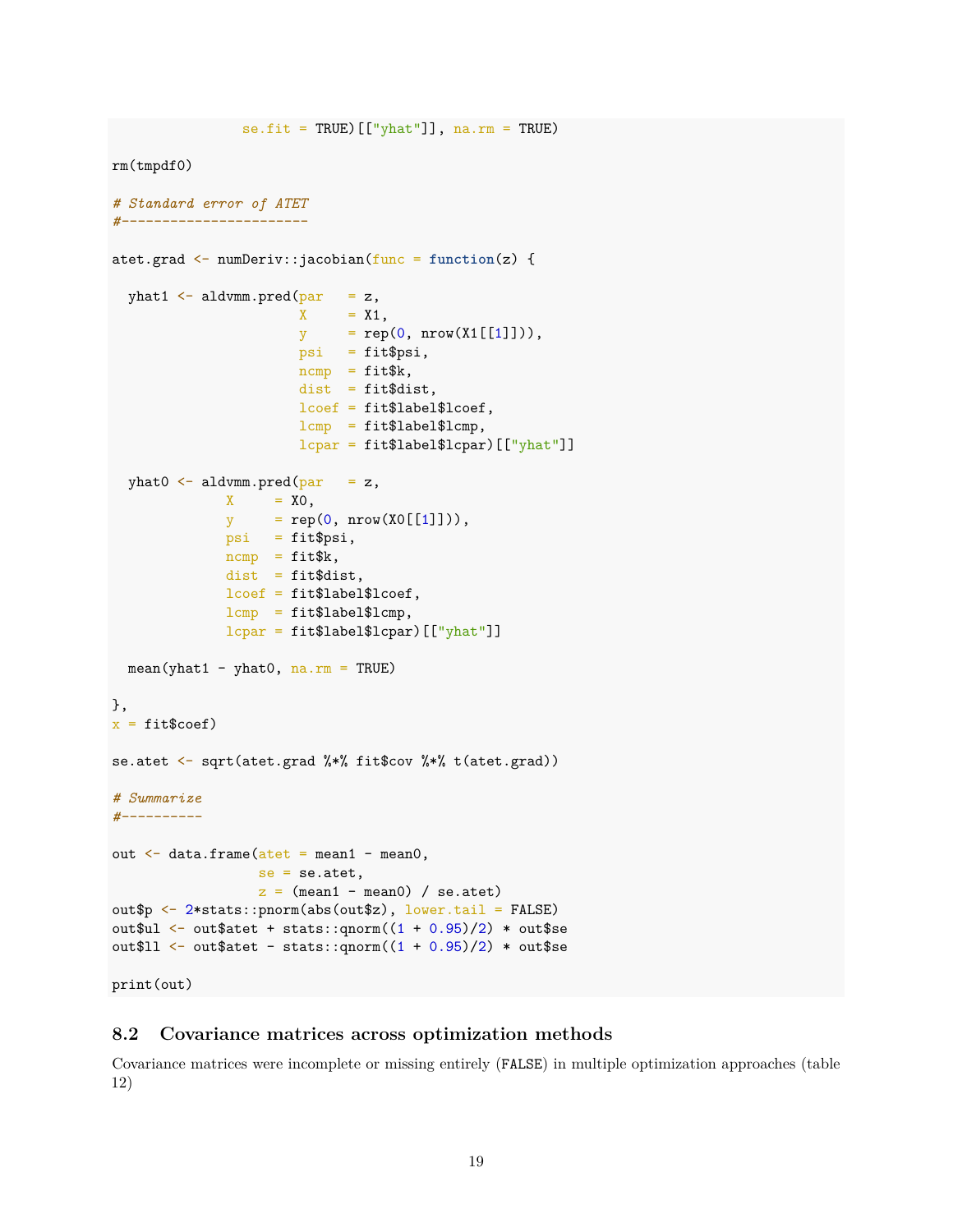|          | Nelder-Mead BFGS CG L-BFGS-B nlminb Regmin Rymmin |                |                  |  |                 |                           | hjn       |
|----------|---------------------------------------------------|----------------|------------------|--|-----------------|---------------------------|-----------|
| zero     |                                                   |                | FALSE TRUE TRUE  |  |                 | FALSE TRUE TRUE TRUE TRUE |           |
| random   |                                                   |                | FALSE TRUE FALSE |  | FALSE TRUE TRUE | FALSE FALSE               |           |
| constant |                                                   |                | FALSE TRUE FALSE |  | FALSE TRUE TRUE | FALSE TRUE                |           |
| sann     |                                                   | TRUE TRUE TRUE |                  |  | TRUE TRUE TRUE  |                           | TRUE TRUE |

<span id="page-19-0"></span>Table 12: Covariance matrix by optimization method

### **8.3 Modified Hosmer-Lemeshow test**

```
# Number of percentiles
ngroup <- 10
# Extract expected values and residuals
yhat <- fit1_all[["zero"]][["Nelder-Mead"]][["pred"]][["yhat"]]
res <- fit1_all[["zero"]][["Nelder-Mead"]][["pred"]][["res"]]
# Make groups
group <- as.numeric(cut(yhat, breaks = ngroup), na.rm=TRUE)
# Auxiliary regression
aux <- stats::lm(res ~ factor(group))
# Data set of predictions from auxiliary regressions
newdf \leftarrow data.frame(\frac{group}{group} = unique(group)[order(unique(group)])
predict <- predict(aux,
                   newdata = newdf,se.fit = TRUE.interval = 'confidence',
                   level = 0.95plotdat <- as.data.frame(rbind(
  cbind(group = newdf\group,
        outcome = "mean",value = predict$fit[ , 'fit']),
  cbind(group = newdf\group,
        outcome = "11",value = predict$fit[ , 'lwr']),
  cbind(group = newdf\group,
        outcome = "ul",value = predict$fit[ , 'upr'])
))
# Make plot
plot \leq ggplot2::ggplot(plotdat, aes(x = factor(as.numeric(group)),
                                      y = as .numeric(value),
                                      group = factor(outcome))) +
  geom_line(aes(linetype = factor(outcome)))
```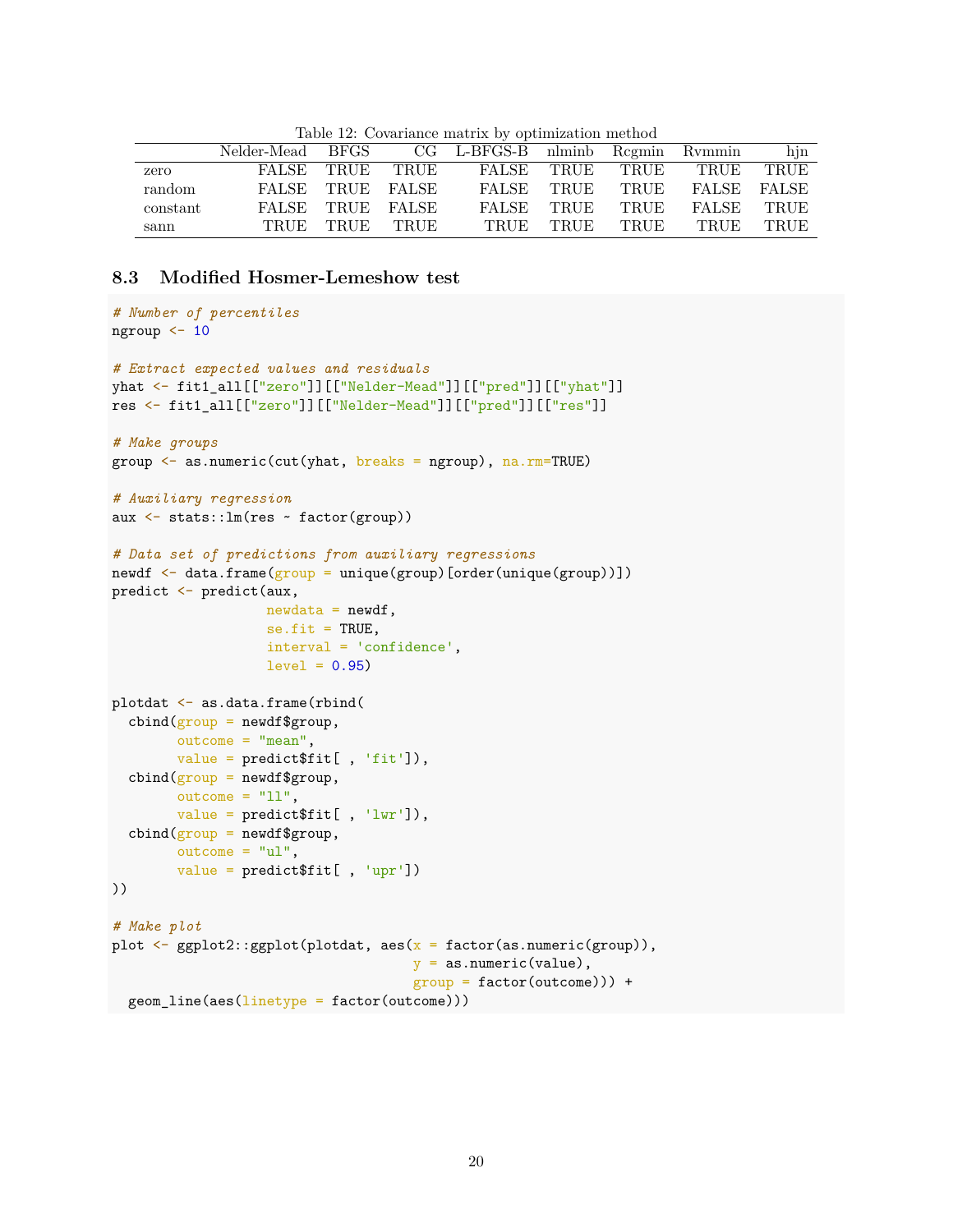

<span id="page-20-0"></span>Figure 9: Mean residuals over deciles of expected values, "Nelder-Mead" with "zero" starting values



<span id="page-20-1"></span>Figure 10: Mean residuals over deciles of expected values, "BFGS" with "zero" starting values



<span id="page-20-2"></span>Figure 11: Mean residuals over deciles of expected values, "hjn" with "zero" starting values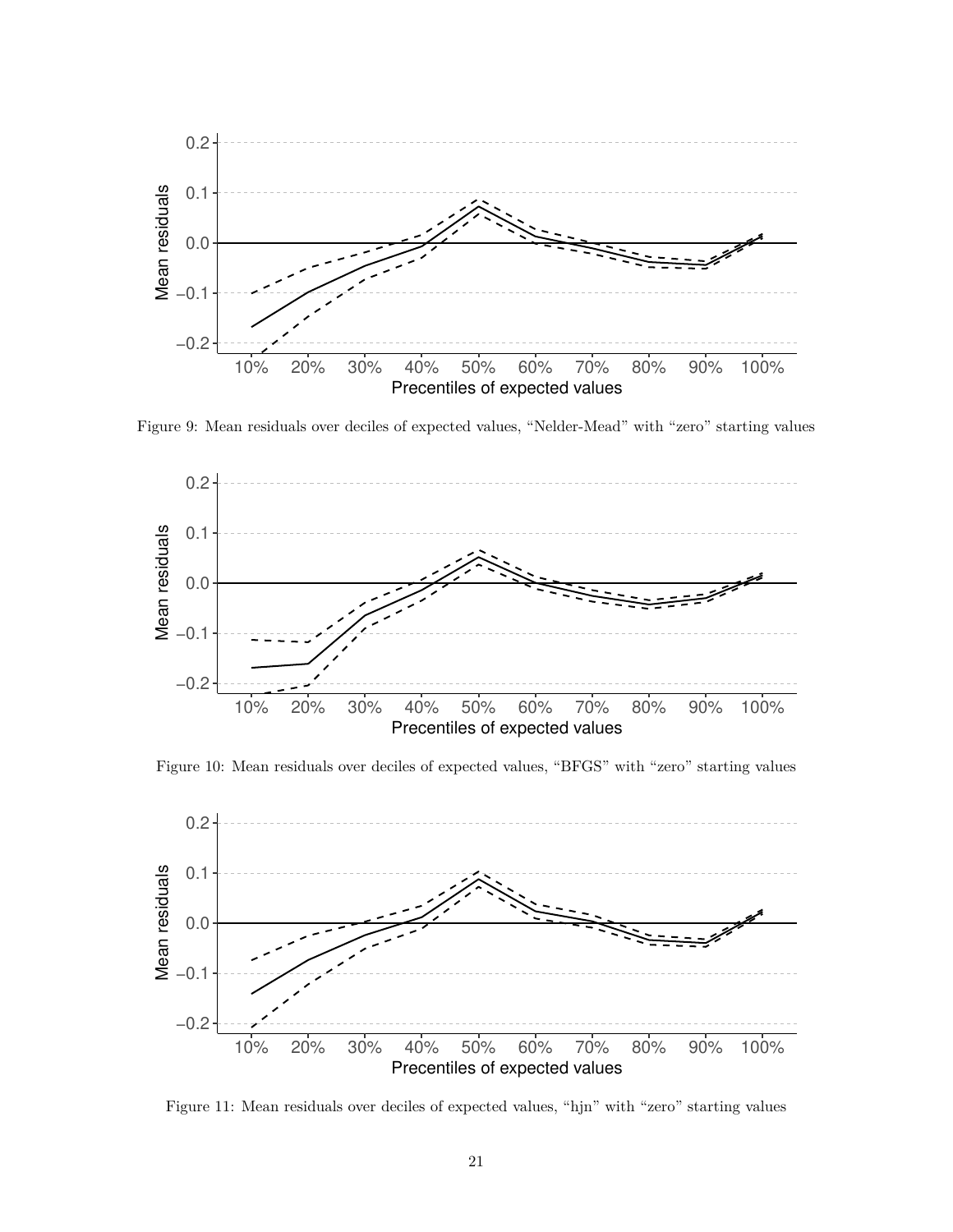### **8.4 R code for the estimation of reference cases**

```
# (1) Reference case 1 with default optimization settings
fit1_default \leq aldvmm::aldvmm(eq5d \sim hr | 1,
                                data = df,psi = c(0.883, -0.594),
                                ncmp = 2,
                                init.method = "zero",
                                optim.method = "nlminb")
# (2) Reference case 1 with user-defined initial values and constraints on parameters
init \langle -c(0, 0, 0, 0, 0, 0, 0, 0.7283)lo \leftarrow c(-\text{Inf}, -\text{Inf}, -3, -\text{Inf}, -\text{Inf}, -3, -\text{Inf})hi <- c(Inf, Inf, Inf, Inf, Inf, Inf, Inf)
fit1_cstr \leq aldvmm::aldvmm(eq5d \sim hr | 1,
                             data = df,psi = c(0.883, -0.594),
                             ncmp = 2,
                             init.est = init,
                             init.1o = 1o,init.hi = hi)
# (3) Reference case 1 with initial values from constant-only model
fit1_const <- aldvmm::aldvmm(eq5d \sim hr | 1,
                              data = df,psi = c(0.883, -0.594),
                              ncmp = 2,
                              init.method = "constant",
                              optim.method = "nlminb")
# (4) Reference case 2 with user-defined initial values.
init <- c(-.40293118, .30502755, .22614716, .14801581, -.70755741, 0,
          -1.2632051, -2.4541401)
fit2 <- aldvmm::aldvmm(eq5d ~ hr | hr,
                        data = df,psi = c(0.883, -0.594),
                        ncmp = 2,
                        init.est = init,
                        optim.method = "nlminb")
```